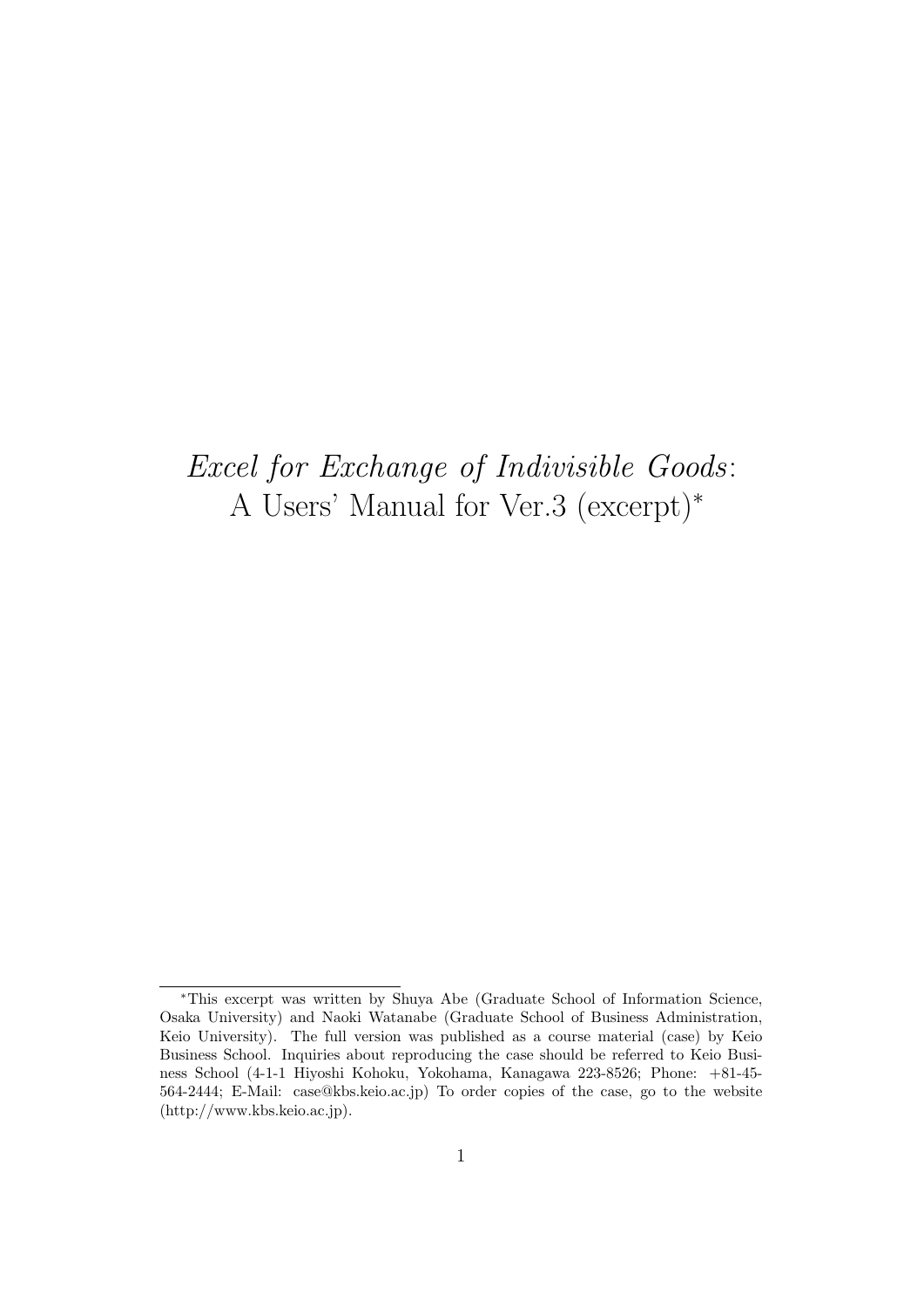# **Contents**

| $\mathbf{1}$   |     | Introduction                                                                                          | 3              |
|----------------|-----|-------------------------------------------------------------------------------------------------------|----------------|
|                | 1.1 | Recommended Operating Environment                                                                     | 3              |
|                | 1.2 | Exchange of Indivisible Goods<br>$\hfill\ldots\ldots\ldots\ldots\ldots\ldots\ldots\ldots\ldots\ldots$ | $\overline{4}$ |
|                | 1.3 |                                                                                                       | $\mathbf{5}$   |
| $\overline{2}$ |     | Configuration                                                                                         | 5              |
|                | 2.1 | man sheet $\ldots \ldots \ldots \ldots \ldots \ldots \ldots \ldots \ldots \ldots$                     | $-5$           |
|                | 2.2 | result sheet $\ldots \ldots \ldots \ldots \ldots \ldots \ldots \ldots \ldots \ldots$                  |                |
|                | 2.3 | analyze sheet $\ldots \ldots \ldots \ldots \ldots \ldots \ldots \ldots$                               | 8              |
|                |     |                                                                                                       |                |
| 3              |     | Using Excel for Exchange of Indivisible Goods                                                         | 10             |
|                | 3.1 |                                                                                                       | 10             |
|                | 3.2 | Running the Program                                                                                   | 10             |
|                | 3.3 |                                                                                                       | 12             |
| 4              |     | Troubleshooting                                                                                       | 12             |
|                | 4.1 | Developer ribbon does not appear $\dots \dots \dots \dots \dots \dots \dots \dots$ 12                 |                |
|                | 4.2 |                                                                                                       | 13             |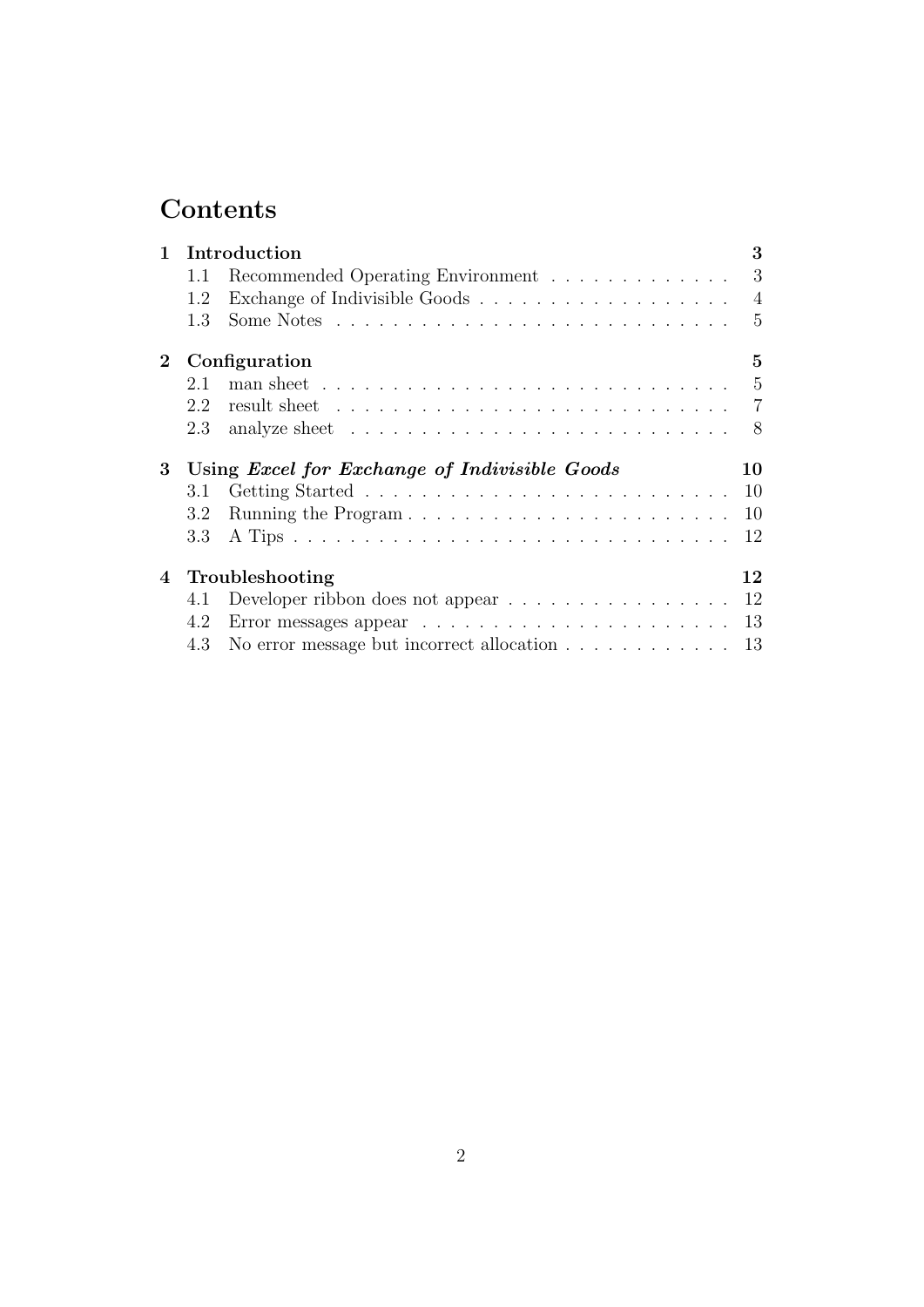# **1 Introduction**

This material is a users' manual for a software *Excel for Exchange of Indivisible Goods* which runs on a computer. This section outlines the operating environment of the software and exchange of indivisible goods, providing some notes on the software.

# **1.1 Recommended Operating Environment**

*Excel for Exchange of Indivisible Goods* version 3 (exchange v3.xlsm) was developed by the authors and is currently available from the following URL.

#### http://labs.kbs.keio.ac.jp/naoki50lab/exchange\_v3.xlsm

This program uses the macro function of Excel, and thus the download may be blocked by companies, research and educational institutions in some cases. If so, please download it in users' own personal Internet environments.

The screen-shots in this manual were taken in the environment shown in Table 1.

| <b>OS</b>  | Windows 10 Enterprise                              |
|------------|----------------------------------------------------|
| Excel      | Microsoft Office 2016 Excel                        |
| <b>CPU</b> | Intel(R) Core(TM) $i7-3770K$ CPU @ 3.50GHz 3.90GHz |
| Memory     | 8 GB                                               |
| Disk       | 1 TR                                               |

Table 1: Environment of screen-shots

*Excel for Exchange of Indivisible Goods* runs on computers that can use Excel VBA (Visual Basic for Applications). The recommended environment is listed in Table 2.

Table 2: Recommended environment

| OS.        | Windows $7-$ , Mac OS X $10.8-$                       |
|------------|-------------------------------------------------------|
| Excel      | Microsoft Office 2013-, Microsoft Office for Mac 2016 |
| <b>CPU</b> | no requirement if Excel works                         |
| Memory     | at least 2GB                                          |
| Disk       | no in particular                                      |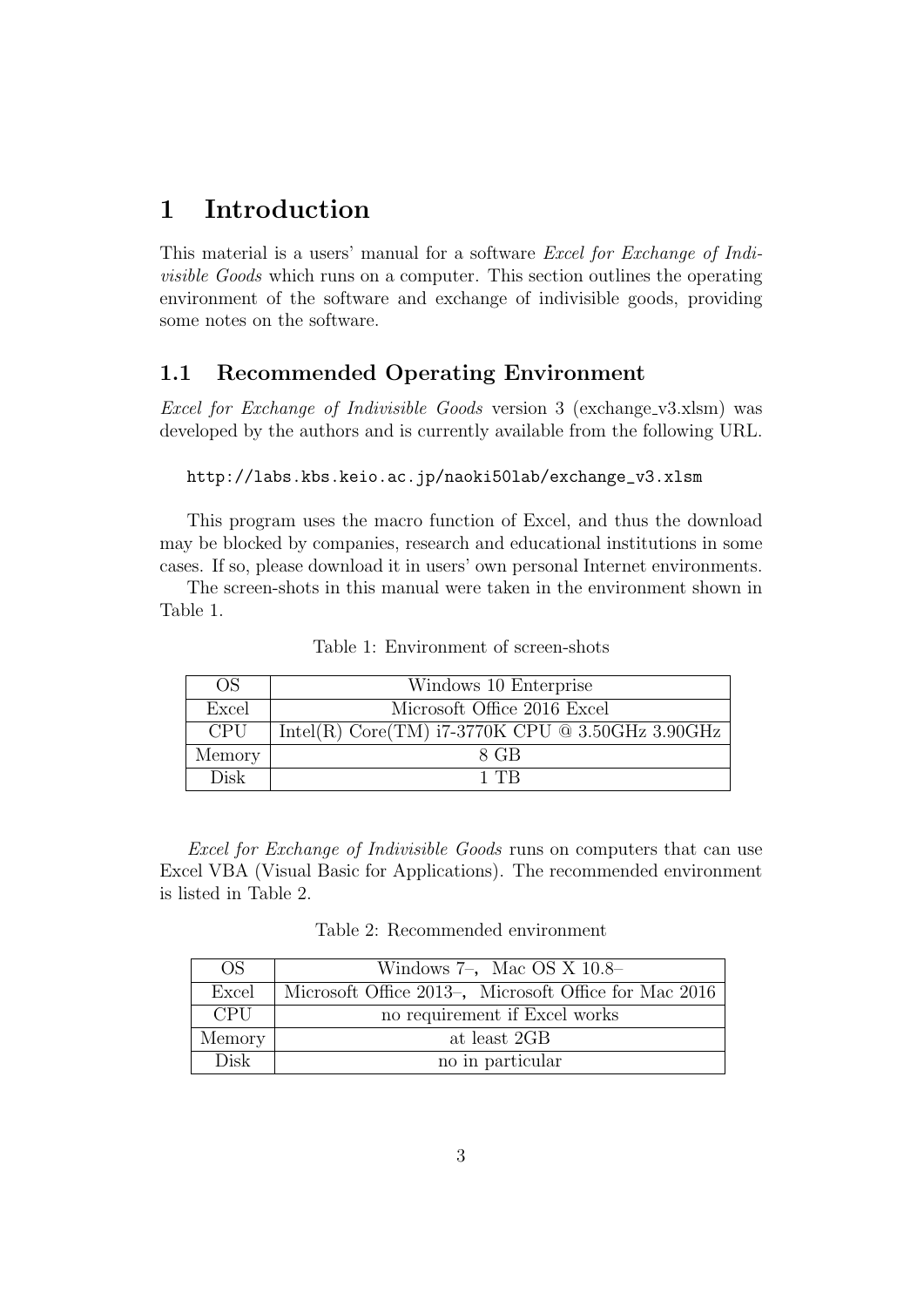## **1.2 Exchange of Indivisible Goods**

Consider, for example, an assignment of rooms in residence halls to college students. These rooms are different in floor plan, sunshine hours, location in the residence halls, age of the buildings, appliances and equipments, rent, and so on. Students have different preferences over the rooms. Suppose that a single room which may not be shared with other students (i.e., each room is indivisible) is initially allocated by their college to each student, but that students are allowed to freely exchange their rooms after the initial allocation. Any side payments among students are prohibited here. Then, what is a desirable reassignment in this situation? This is called a houseswapping problem.

In Table 3, for example, the preferences of six students over their rooms are listed, where the upper bars on lower-case letters of the Roman alphabet mark their currently assigned room; *C* strictly prefers room *e* most and likes his or her own house *c* more than other rooms *a*, *d*, and *b*.

Table 3: Table of Preferences over rooms

| A: $c \quad e \quad \bar{a} \quad b \quad d$ |                                     |                             |                |
|----------------------------------------------|-------------------------------------|-----------------------------|----------------|
| B:                                           | $b^-$                               | $a \quad c \quad e \quad d$ |                |
| $C$ :                                        | $e\quad \bar{c}\quad a\quad d$      |                             | b              |
| D:                                           | $c \quad a \quad b \quad e \quad d$ |                             |                |
| $E: d \quad c \quad b \quad \bar{e}$         |                                     |                             | $\overline{a}$ |
|                                              |                                     |                             |                |

Treating house owners (or college students) as traders of the indivisible houses (or rooms in residence halls), Shapley and Scarf (1974) formulated this problem as exchange of indivisible goods and introduce an algorithm to compute a desirable reassignment in the problem.<sup>1</sup> In every house-swapping problem, there is always only one reassignment of the houses so that no group could have improved even one member's position without making some other member worse off. This unique reassignment is called **strict core allocation** in game theory, given a list of traders' strict preferences (rankings representing their preferences without any ties) over houses.

*Excel for Exchange of Indivisible Goods* computes the strict core allocation by using the **TTC algorithm** developed by David Gale and introduced in Shapley and Scarf (1974). The computation process is not described here but explained in the Appendix.

<sup>&</sup>lt;sup>1</sup>The theory of exchange of indivisible goods is currently applied to various real practices in many countries: the reassignment of rooms in residence halls to college students, the matching of kidney donors and patients, etc.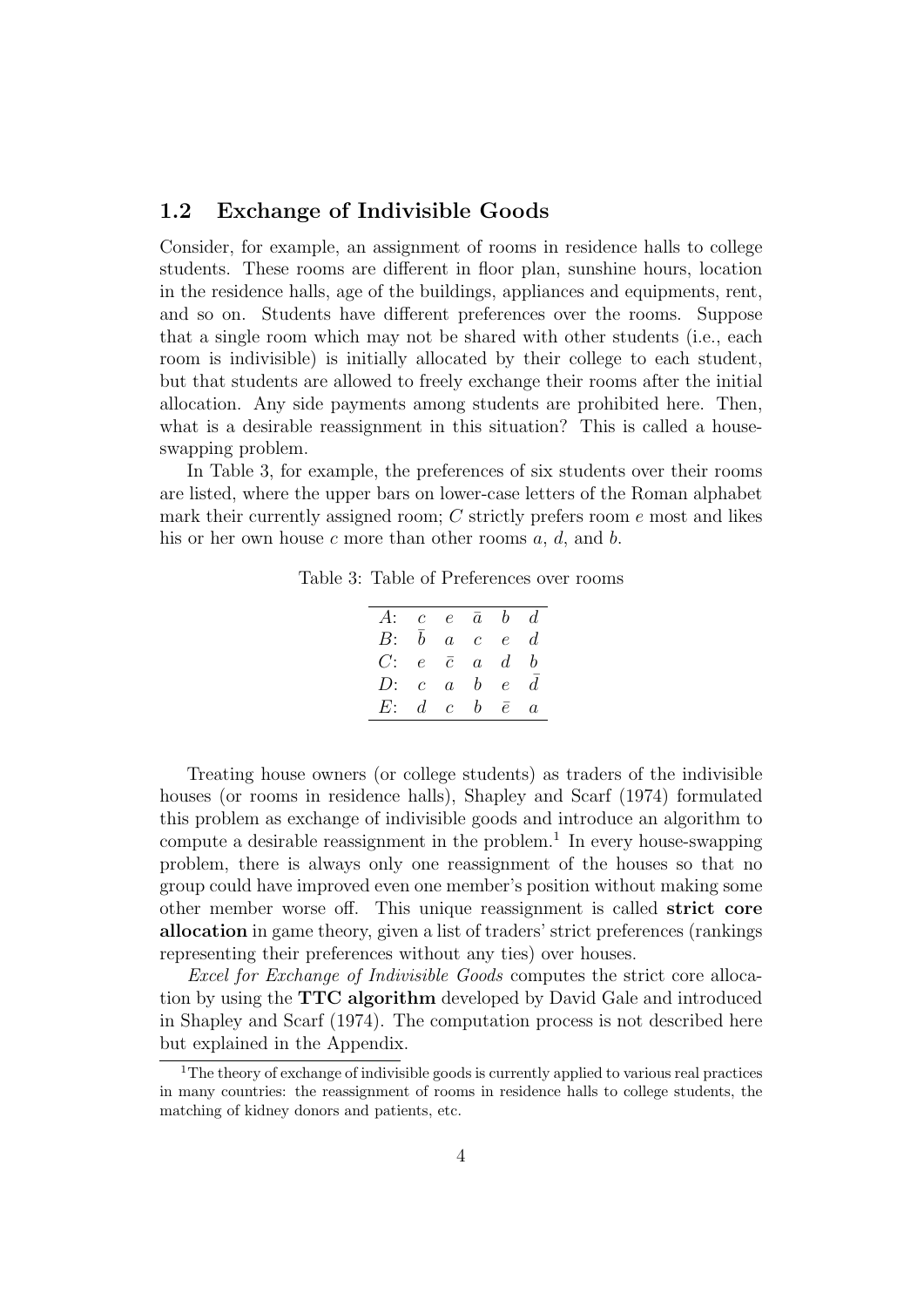## **1.3 Some Notes**

- (1) *Excel for Exchange of Indivisible Goods* consists of 3 Excel sheets (man, result, analyze) and 1 Visual Basic for Applications (VBA) program. If assistance is needed for reading and writing VBA codes, refer to an appropriate textbook.
- (2) In the inputs and outputs of this software, house owners and their houses are represented by numerical IDs, respectively in inputs and outputs of this software.
- (3) Users need to input numerical values in **Arabic numerals (not doublebyte characters) without multiple numbers and without missing values** for initial settings, traders' preferences over houses.
- (4) *Excel for Exchange of Indivisible Goods* uses a program written in Visual Basic. Thus, unlike editing a regular Excel sheet, users cannot restore states by pressing the "backspace" key or pressing the "Z" key while holding down the "Ctrl" key. It is possible to return the Excel file to the intended state before editing by closing the Excel file without saving the current state.
- (5) The computation results of this software are overwritten each time the program is run. Thus, users need to make a copy of the computation results in another file.

# **2 Configuration**

Every house owner has his or her strict preference over all houses, i.e., ranking of houses without ties. In this software, houses are denoted by house IDs in Arabic numerals, and house owners are denoted by house owner IDs also in Arabic numerals.

### **2.1 man sheet**

Input house owners' preferences over houses represented by house IDs in this sheet. See Fig.1, where 7 house owners all report their preferences over 7 houses and a null house. All houses which are not preferred to the null house by a house owner are not assigned to the house owner; when a house owner is reassigned to a house which is not preferred to the null house, he or she will choose free disposal of the house. The null house is denoted by 0 as its house ID.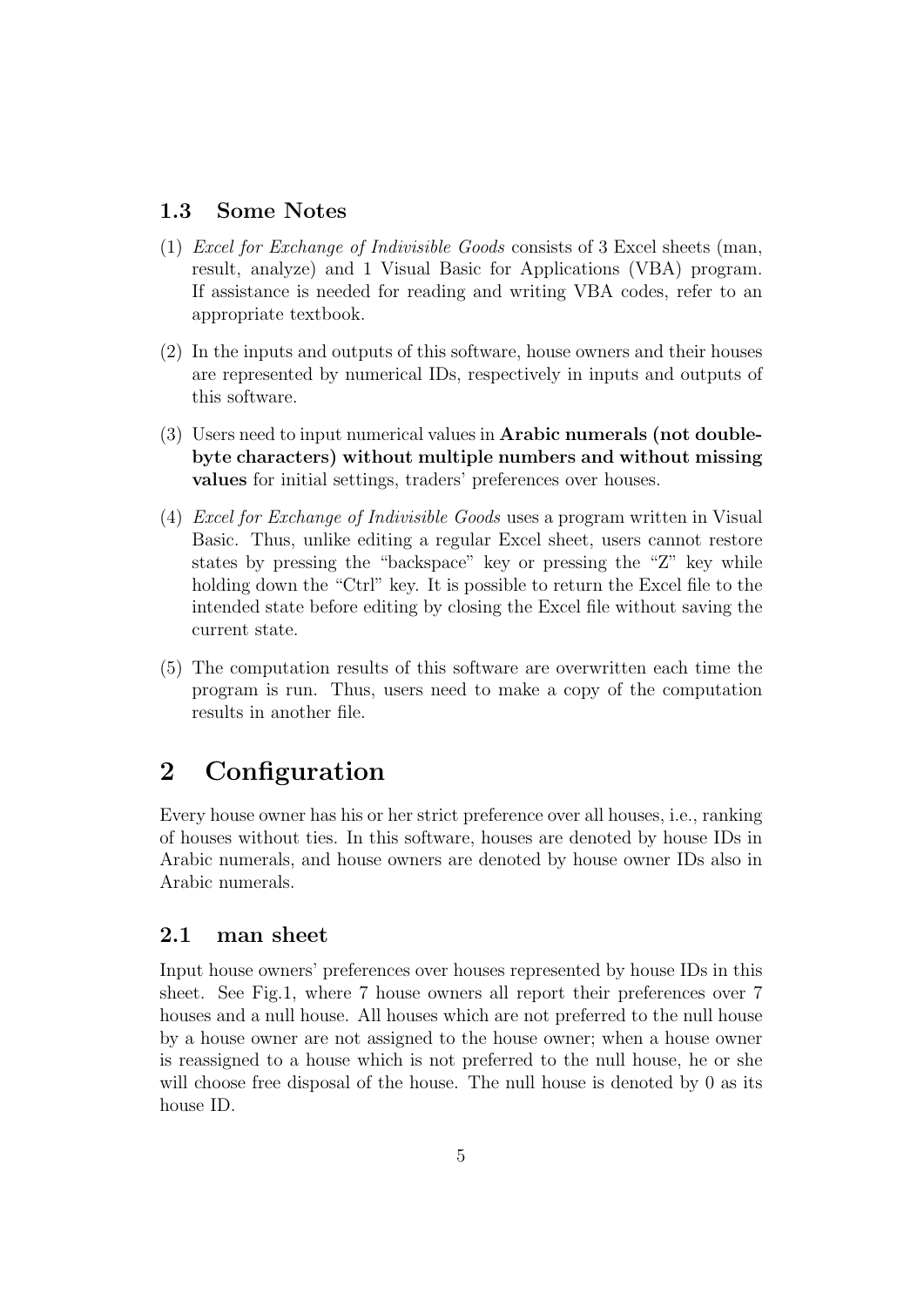|                | 日うです                                                     |                                                |                                  |                |                                           | exchange_v5c.xlsm - Excel                                                                                                    |                |                |           | 囨                                                                         | □          |               |
|----------------|----------------------------------------------------------|------------------------------------------------|----------------------------------|----------------|-------------------------------------------|------------------------------------------------------------------------------------------------------------------------------|----------------|----------------|-----------|---------------------------------------------------------------------------|------------|---------------|
| File           |                                                          |                                                | Home Insert Page Layout Formulas | Data           | Review                                    | View Developer $Q$ Tell me what you want to do                                                                               |                |                |           | 阿部修也                                                                      | $Q4$ Share |               |
| Paste<br>v     | $\mathbf{\hat{D}}^*_{\mathbf{\hat{m}}}$ .<br>Clipboard 5 | Font                                           |                                  |                |                                           | <sup>浙ゴシック</sup> 「11 → A <sup>*</sup> A <sup>*</sup> ≡ ≡ ≫ → ■ General<br><b>Example 2</b> Alignment <b>Call Bumber Call</b> | 羞              | Styles         | Cells and | $\frac{2}{2}$ Insert $\cdot$ $\frac{\sum \cdot A_{\gamma}}{2}$<br>Editing |            |               |
| A1             |                                                          | $\mathbf{v}$ : $\times$ $\checkmark$ fx man_id |                                  |                |                                           |                                                                                                                              |                |                |           |                                                                           |            |               |
|                | $\mathsf{A}$                                             | B                                              |                                  | $C$ D          | $\vert \cdot \vert$ E $\vert \cdot \vert$ | $\sim$ F $\sim$                                                                                                              | G              | H              |           | J                                                                         | K          |               |
|                | man_id                                                   |                                                |                                  |                |                                           | h_rank1 h_rank2 h_rank3 h_rank4 h_rank5 h_rank6 h_rank7 h_rank8                                                              |                |                |           |                                                                           |            |               |
| $\overline{2}$ | 1                                                        | 4                                              | 6                                |                | 3                                         | $\Omega$                                                                                                                     | 1              | 5              | 2         |                                                                           |            |               |
| 3              | $\overline{2}$                                           | $\mathbf{1}$                                   | $\mathbf{0}$                     | $\overline{2}$ |                                           | 5                                                                                                                            | $\overline{A}$ | 6              | 3         |                                                                           |            |               |
| 4              | 3                                                        | $\overline{2}$                                 | 6                                | 5              | $\overline{1}$                            | 3                                                                                                                            |                | 4              | 0         |                                                                           |            |               |
| 5              | 4                                                        | 1                                              | $\overline{2}$                   | 5              | 3                                         | 4                                                                                                                            | 7              | 6              | 0         |                                                                           |            |               |
| 6              | 5                                                        | 6                                              |                                  | $\overline{1}$ | 3                                         | 5                                                                                                                            | 4              | $\overline{2}$ | 0         |                                                                           |            |               |
| 7              | 6                                                        | 4                                              | 3                                | 5              | 1                                         | $\overline{2}$                                                                                                               | 7              | 6              | 0         |                                                                           |            |               |
| 8              |                                                          | 6                                              | 3                                | 4              | 5                                         |                                                                                                                              | $\overline{2}$ | 1              | 0         |                                                                           |            |               |
| 9              |                                                          |                                                |                                  |                |                                           |                                                                                                                              |                |                |           |                                                                           |            |               |
| 10             |                                                          |                                                |                                  |                |                                           |                                                                                                                              |                |                |           |                                                                           |            |               |
| 11             |                                                          |                                                |                                  |                |                                           |                                                                                                                              |                |                |           |                                                                           |            |               |
| 12             |                                                          |                                                |                                  |                |                                           |                                                                                                                              |                |                |           |                                                                           |            |               |
| 13             |                                                          |                                                |                                  |                |                                           |                                                                                                                              |                |                |           |                                                                           |            |               |
| 14             |                                                          |                                                |                                  |                |                                           |                                                                                                                              |                |                |           |                                                                           |            |               |
| 15             |                                                          |                                                |                                  |                |                                           |                                                                                                                              |                |                |           |                                                                           |            |               |
|                | man                                                      | result                                         | $(+)$<br>analyze                 |                |                                           |                                                                                                                              | $\mathbb{R}$   |                |           |                                                                           |            | $\rightarrow$ |
| Ready          |                                                          |                                                |                                  |                |                                           |                                                                                                                              |                |                | 囲<br>间    | 四                                                                         | 145%       |               |

Figure 1: man sheet

# **Rows in column A (man\_id):** Input house owner (man) IDs in ascending order **without multiple numbers and without missing values**.

- **Rows in column B and thereafter (h\_rank):** Each row is used for a house owner. Input the house ID man *i* prefers at the *j*th rank in the cell corresponding to row (man id)  $i$  and column (h rank)  $j$ . In Fig.1, e.g., the second-best house (h\_rank2) for a house owner with  $ID=3$  (man\_id=3) is a house with ID=6. The value put in cell 4C is thus 6.
- randomize **button:** Use this button to generate the house owners' preferences randomly. When the preferences are randomly generated, the null house is put at the last rank for every house owners. In Fig.1, the list of preferences shown there was input by use's own hand and the randomize button is outside the frame of the screen shot. There is another randomize button in Subsect.2.2, which functions in the same way.

By using TTC algorithm, *Excel for Exchange of Indivisible Goods* computes a unique reassignment of houses called the strict core allocation in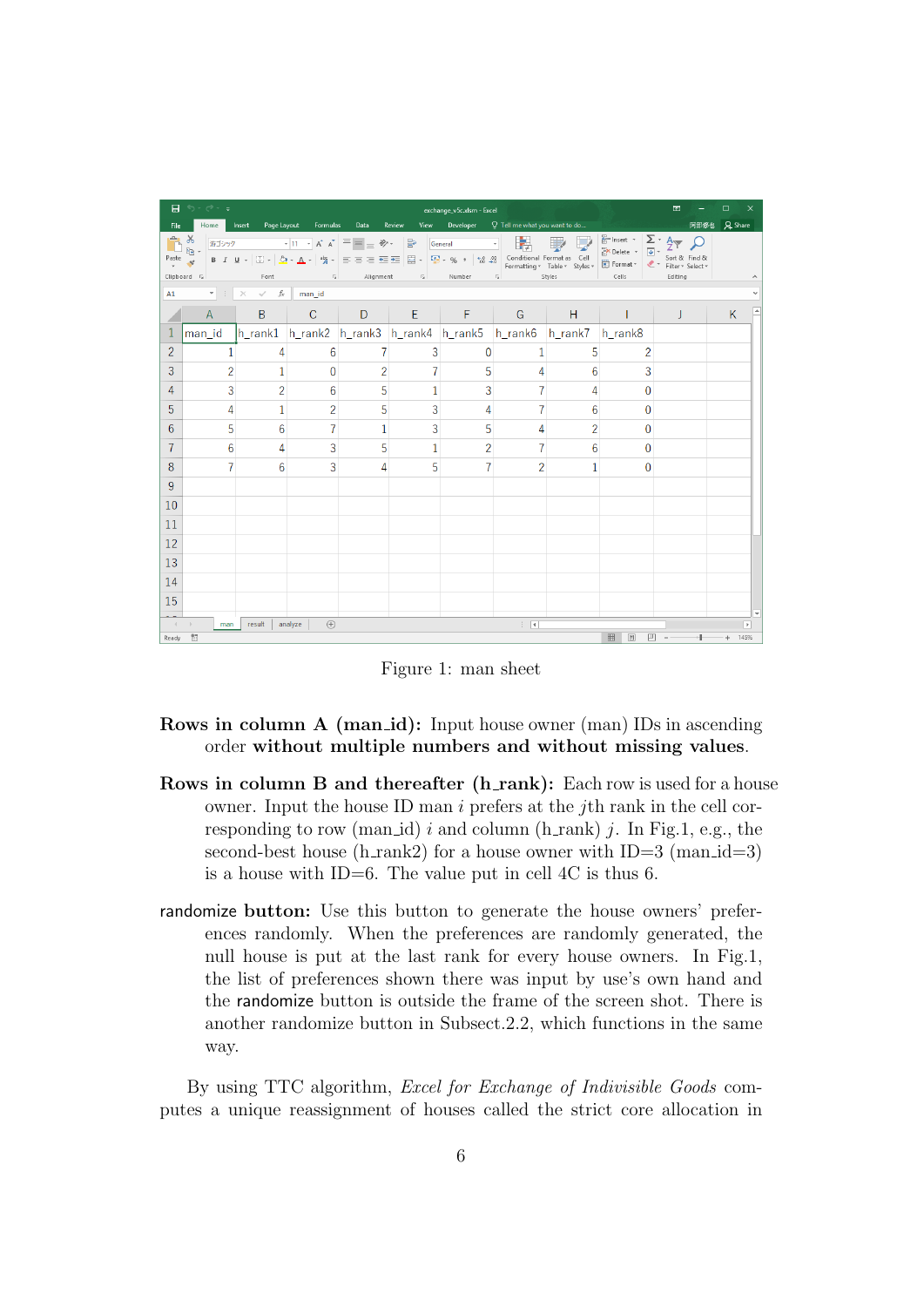game theory, given a list of house owners' strict preferences over houses. In the strict core allocation, no house owner is reassigned to a house which is at the lower rank than his or her own house. This property is called individual rationality. Thus, there is no need for house owners to report their rankings of those houses which are not preferred to their own houses. Even if the house IDs for those house are missing in the man sheet, this software computes the strict core allocation.

When you use a function that examines whether a reassignment given in your own hand is (Pareto) efficient, however, make a complete list of rankings in the man sheet, because the function needs such information. If there are missing values in preferences in the man sheet, *Excel for Exchange of Indivisible Goods* will display a run-time error message, when you press the eval button in the result sheet, which is described in the next subsection. Note that the strict core allocation is always (Pareto) efficient.

#### **2.2 result sheet**

The computation results are shown in the result sheet. The buttons in this sheet are used to run each computation. See Fig.2, which shows a reassignment of 7 houses among 7 house owners and rankings of houses assigned to them according to their preferences. As for TTC algorithm, see the Appendix for the illustrations with an example.

- **Rows in column A (man\_id):** House owner IDs are shown in ascending order.
- **Rows in column B (result house id):** Houses reassigned to house owners are shown with house IDs, respectively. In Fig.2, e.g., a house owner with ID=3 (man  $id=3$ ) is reassigned to a house with ID=6 (result\_house\_id=6).
- **Rows in column C (last\_rank (man)):** The rank of the house that is reassigned to a house owner in his or her preference is shown for each house owner. In Fig.2, e.g., a house owner with ID=3 is reassigned to a house with ID=6, which is the 2nd rank of his or her preference (last\_rank (man)=2). The values put in cells 4B and 4C are thus 6 and 2, respectively.
- randomize man **button:** The same function button that appears in the man sheet (Subsect.2.1). Use this button to generate the house owners' preferences randomly. When the preferences are randomly generated, the null house is put at the last rank for every house owners. The list of preferences shown in Fig.1 was input by use's own hand.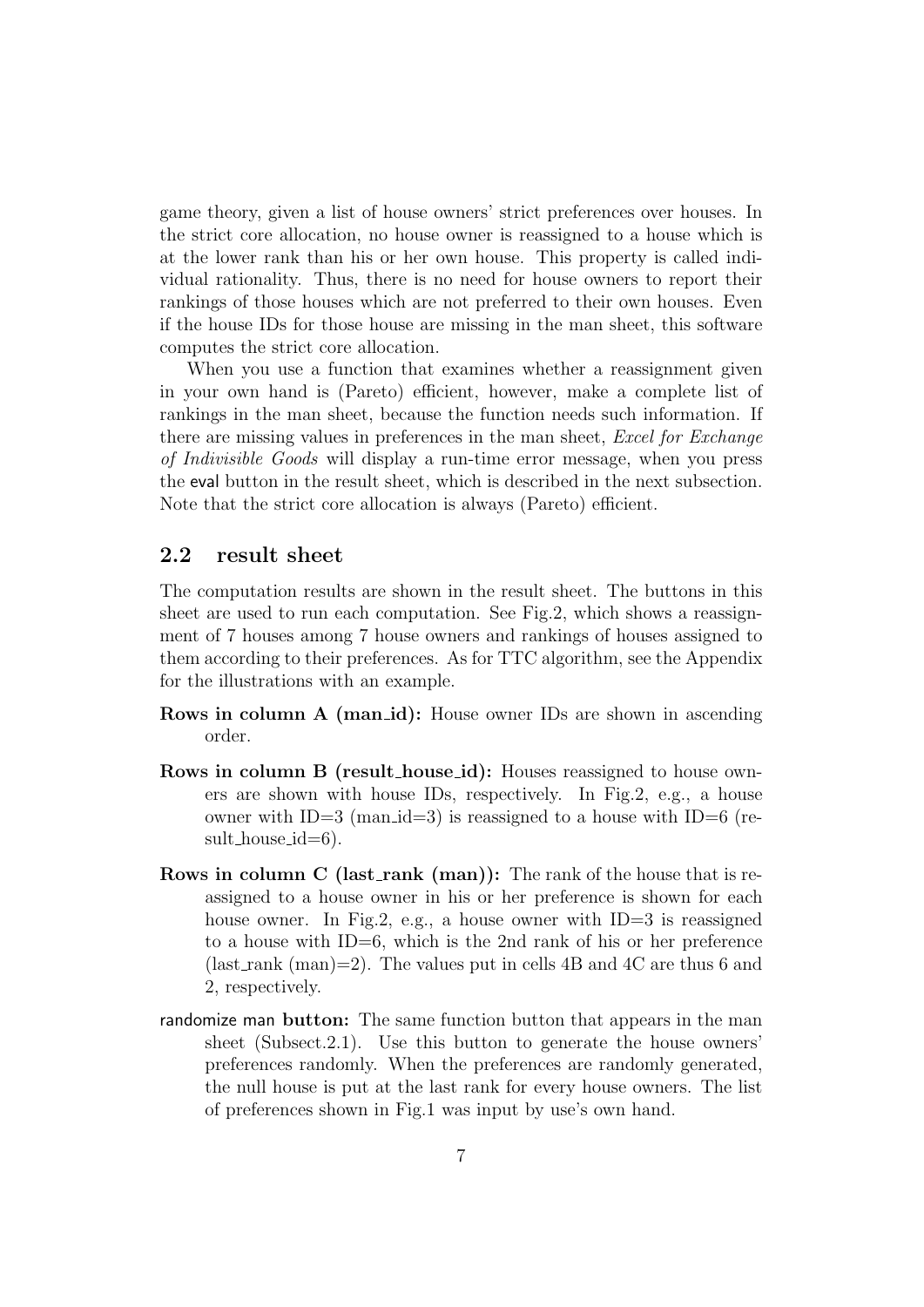|                                                                      | 日うです         |                                         |                                                    | exchange_v5c.xlsm - Excel                    |                             |                    | 囨       |      | $\Box$    |
|----------------------------------------------------------------------|--------------|-----------------------------------------|----------------------------------------------------|----------------------------------------------|-----------------------------|--------------------|---------|------|-----------|
| File                                                                 | Home         | Insert Page Layout Formulas             | Data<br>Review                                     | View Developer Q Tell me what you want to do |                             |                    |         | 阿部修也 | Q Share   |
| $\mathbf{\hat{D}}^*_{\mathbf{\hat{m}}}$ .<br>Paste                   | Clipboard 5  | Font                                    | <b>Example 2</b> Alignment <b>Call Bumber Call</b> |                                              | Styles                      | <b>Cells</b> Cells | Editing |      |           |
| F <sub>19</sub>                                                      |              | $\mathbf{r}$ : $\times$ $\checkmark$ fx |                                                    |                                              |                             |                    |         |      |           |
|                                                                      | $\mathsf{A}$ | $\overline{B}$                          | $\mathsf{C}$                                       | D                                            | Ε                           | F                  | G       | H    |           |
| $\mathbf{1}$                                                         |              | man_id resut_house_id  last_rank(man)   |                                                    |                                              |                             |                    |         |      |           |
| $\overline{2}$                                                       | 1            | 4                                       | 1                                                  |                                              |                             |                    |         |      |           |
| 3                                                                    | 2            | 3                                       | 2                                                  |                                              |                             | randomize man      |         |      |           |
| 4                                                                    | 3            | 6                                       | $\overline{2}$                                     |                                              |                             |                    |         |      |           |
| 5                                                                    | 4            |                                         |                                                    |                                              |                             | run                |         |      |           |
| 6                                                                    | 5            |                                         | $\overline{2}$                                     |                                              |                             |                    |         |      |           |
| 7                                                                    | 6            | 2                                       | 2                                                  |                                              |                             | eval               |         |      |           |
| 8                                                                    |              | 5                                       | 4                                                  |                                              |                             |                    |         |      |           |
| 9                                                                    |              |                                         |                                                    |                                              |                             |                    |         |      |           |
| 10                                                                   |              |                                         |                                                    |                                              |                             |                    |         |      |           |
| 11                                                                   |              |                                         |                                                    |                                              |                             |                    |         |      |           |
| 12                                                                   |              |                                         |                                                    |                                              |                             |                    |         |      |           |
| 13                                                                   |              |                                         |                                                    |                                              |                             |                    |         |      |           |
| 14                                                                   |              |                                         |                                                    |                                              |                             |                    |         |      |           |
| $\left\{ \begin{array}{ccc} & & \\ & & \end{array} \right.$<br>Ready | man<br>問     | $\bigoplus$<br>analyze<br>result        |                                                    |                                              | $\frac{1}{2}$ $\frac{1}{2}$ | 冊                  | 回<br>匹  |      | ⊪<br>160% |

Figure 2: result sheet

- run **button:** Press to compute the unique strict core allocation by using the TTC algorithm.
- eval **button:** Press when the (Pareto) efficiency of a reassignment shown in the result sheet or an allocation input by your own hand there is examined according to house owners' preferences input in the man sheet (Subsect.2.1).

### **2.3 analyze sheet**

Consider a situation where a pair of house owners exchange their houses, given an initial allocation or a reassignment (an allocation). If both house owners are better off by that exchange, then the allocation is not (Pareto) efficient. When you press eval button in the result sheet, *Excel for Exchange of Indivisible Goods* starts searching for those pairs examining every pair of house owners. (It is not necessarily true that an allocation is Pareto efficient, when there is no pair of house owners who are both better off by that exchange.) The examination result is shown in the analyze sheet.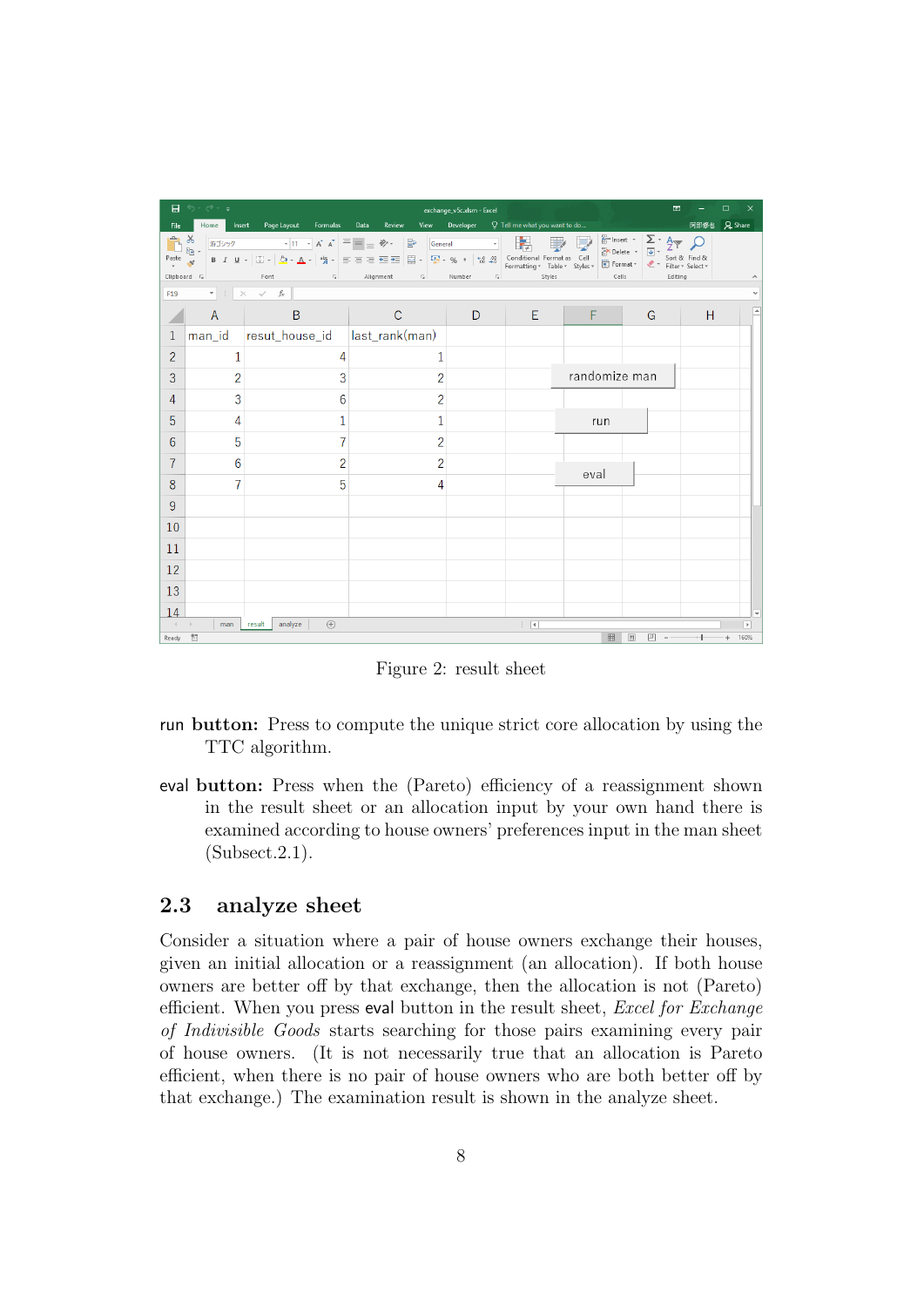|                     | 日うです                                                                                                           |                                         |                                                               |                  |                                                     | exchange_v5c.xlsm - Excel |                          |         |                                                | 囨            | $\Box$<br>×              |
|---------------------|----------------------------------------------------------------------------------------------------------------|-----------------------------------------|---------------------------------------------------------------|------------------|-----------------------------------------------------|---------------------------|--------------------------|---------|------------------------------------------------|--------------|--------------------------|
| File                |                                                                                                                |                                         | Home Insert Page Layout Formulas Data                         |                  | Review View Developer Q Tell me what you want to do |                           |                          |         |                                                | 阿部修也 Q Share |                          |
| Paste $\frac{1}{x}$ | $\mathbf{B}^*$<br>Clipboard 5                                                                                  |                                         |                                                               |                  |                                                     |                           |                          |         | rs Alignment rs Number rs Styles Cells Editing |              | $\land$                  |
|                     | E28 and the set of the set of the set of the set of the set of the set of the set of the set of the set of the | $\mathbf{r}$ : $\times$ $\checkmark$ fx |                                                               |                  |                                                     |                           |                          |         |                                                |              |                          |
|                     | $\mathsf{A}$                                                                                                   | $\mathsf{B}$                            |                                                               |                  | C D E F                                             |                           | G                        | in Hill |                                                | J            | K.                       |
| $\mathbf{1}$        |                                                                                                                |                                         | manA   manB   houseA   houseB   manA_up   manB_up   man_count |                  |                                                     |                           |                          |         |                                                |              |                          |
| $\overline{2}$      | $\overline{2}$                                                                                                 | 6                                       | $\overline{3}$                                                | $\left  \right $ | 5                                                   | $\overline{3}$            |                          |         | $\overline{2}$                                 |              |                          |
| 3                   | $\overline{2}$                                                                                                 | $\overline{7}$                          | $\overline{3}$                                                | 5                | $\overline{3}$                                      | 2                         |                          |         |                                                |              |                          |
| 4                   |                                                                                                                |                                         |                                                               |                  |                                                     |                           |                          |         |                                                |              |                          |
| 5                   |                                                                                                                |                                         |                                                               |                  |                                                     |                           |                          |         |                                                |              |                          |
| 6                   |                                                                                                                |                                         |                                                               |                  |                                                     |                           |                          |         |                                                |              |                          |
| 7                   |                                                                                                                |                                         |                                                               |                  |                                                     |                           |                          |         |                                                |              |                          |
| 8                   |                                                                                                                |                                         |                                                               |                  |                                                     |                           |                          |         |                                                |              |                          |
| 9                   |                                                                                                                |                                         |                                                               |                  |                                                     |                           |                          |         |                                                |              |                          |
| 10                  |                                                                                                                |                                         |                                                               |                  |                                                     |                           |                          |         |                                                |              |                          |
| 11                  |                                                                                                                |                                         |                                                               |                  |                                                     |                           |                          |         |                                                |              |                          |
| 12                  |                                                                                                                |                                         |                                                               |                  |                                                     |                           |                          |         |                                                |              |                          |
| 13                  |                                                                                                                |                                         |                                                               |                  |                                                     |                           |                          |         |                                                |              |                          |
| 14                  |                                                                                                                |                                         |                                                               |                  |                                                     |                           |                          |         |                                                |              |                          |
| 15                  |                                                                                                                |                                         |                                                               |                  |                                                     |                           |                          |         |                                                |              |                          |
| $\prec \cdots$ ):   | man                                                                                                            | result                                  | (F)<br>analyze                                                |                  |                                                     |                           | $\mathbb{E}[\mathbf{X}]$ |         |                                                |              | $\overline{\phantom{a}}$ |
| Ready               | 體                                                                                                              |                                         |                                                               |                  |                                                     |                           |                          |         | 冊<br>间<br>凹                                    |              | 145%                     |

Figure 3: analyze sheet

Fig.3 lists all pairs of house owners who are both better off by exchange of their initially allocated or reassigned houses. The numbers colored in yellow indicate the increase in their ranking over houses by that exchange, which implies that the initial allocation or a reassignment is not (Pareto) efficient. The number of those observations is counted and shown in the upper-right part of the sheet (man\_count).

- **Rows in column A (manA) and column B (manB):** All pairs of house owners who can be better off by exchange of their houses are shown with their IDs.
- **Rows in column C (houseA) and column D (houseB):** Houses initially allocated or reassigned to the house owners listed in man A and man B are shown with their IDs.
- **Rows in column E (manA\_up) and column F (manB\_up):** The increments of ranks at the time when manA obtains houseB and manB obtains house A, respectively.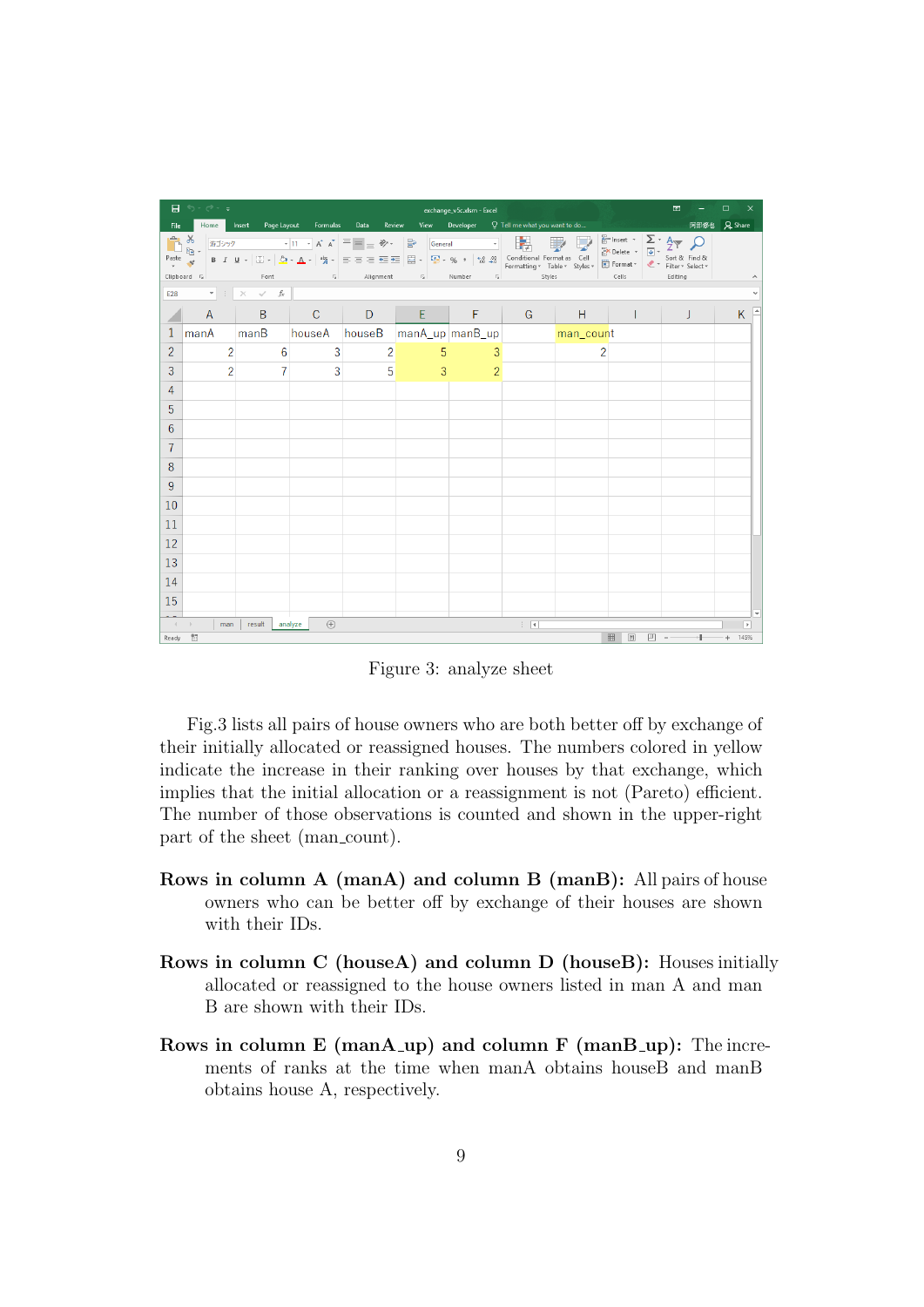**Column H (man\_count):** The number of those observations is shown in the upper-right part of the sheet.

In Fig.3, e.g., a house with ID=3 is allocated to a house owner with ID=2 and another house with  $ID=5$  is allocated to another house owner with  $ID=7$ . When they exchange their houses initially allocated or reassigned, a house owner with ID=2 obtains a house which is 3-rank higher than the one he or she has, and a house owner with  $ID=7$  obtains a house which is 2-rank higher than he or she has. There are 2 observations of such a pairs, which is shown in man\_count.

# **3 Using** *Excel for Exchange of Indivisible Goods*

### **3.1 Getting Started**

Initially, set the number of house owners, not in Excel sheets, but in the VBA window (Fig.4). In the default, the number of house owners is set as 7.

- 1. Click on the **Visual Basic** button on the **Developer** ribbon.
- 2. Find **VBAProject (exchange v3 (version 1).xlsb)** by **Project** explorer.
- 3. Open **Module 1** in the **Standard Module** that is under **VBAProject (exchange v3 (version 1).xlsb)**.
- 4. Change the numbers in Const num man to set the number of house owners. This is the first line in **Module 1**.
- 5. Save to the same file and close the VBA window.

### **3.2 Running the Program**

- 1. Complete the initial setting for the numbers of workers and divisions in the VBA window.
- 2. Input numerical data on house owners' preferences in the (1) man sheet. Click on randomize button if you generate the house owners' preferences randomly
- 3. Open the (2) result sheet.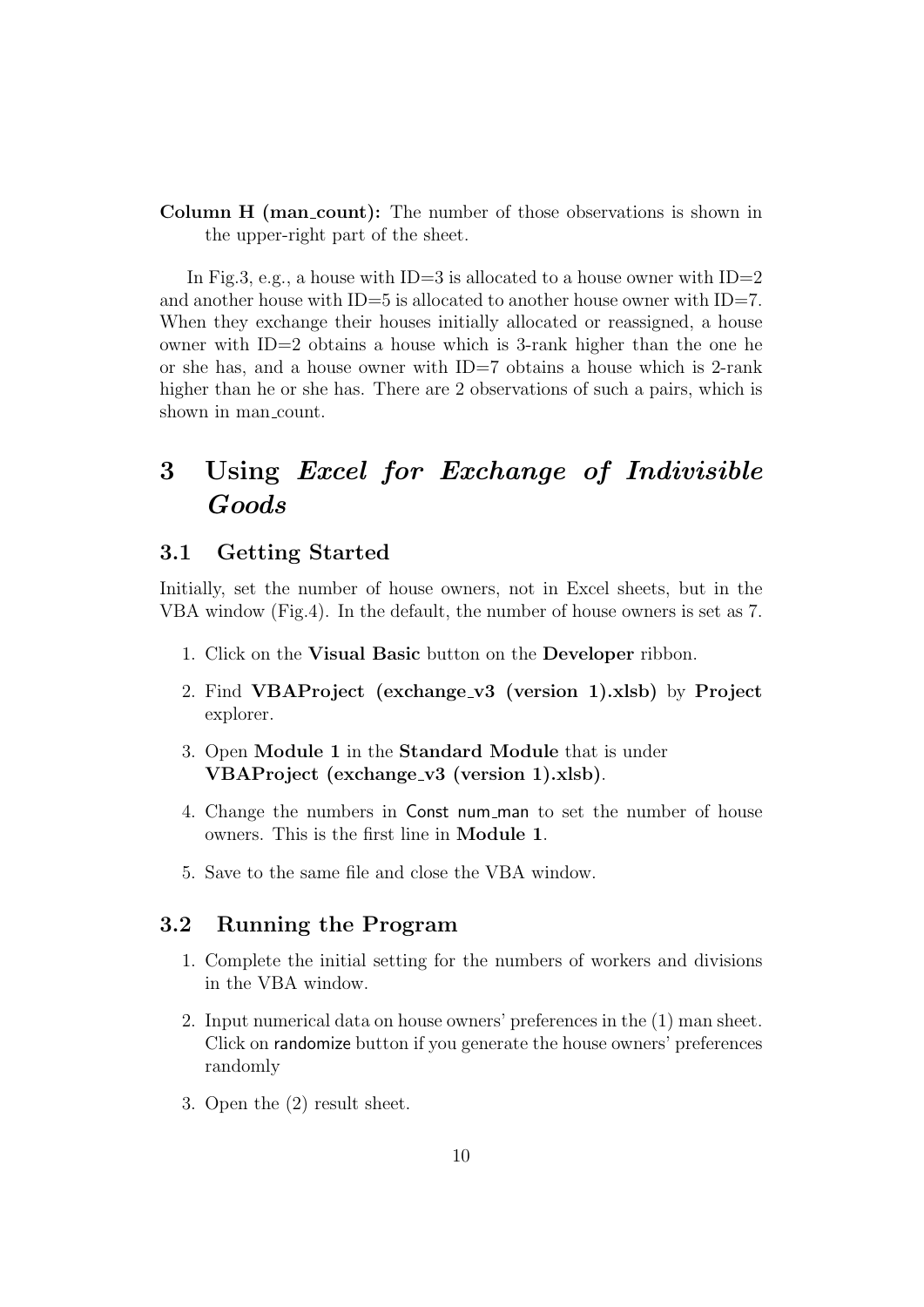|                                                                                                                                                                                                                                                                                                                                         | Microsoft Visual Basic for Applications - exchange_v5.xlsm - [Module1 (Code)]<br>□                                                                                                                                                                                                                                                                                                                                                                                                                                                                                                                                                                                                                                                                                                                                                                                                                                                                                                                                                                                                                                                                                                                                                                                                                                                       | ×   |
|-----------------------------------------------------------------------------------------------------------------------------------------------------------------------------------------------------------------------------------------------------------------------------------------------------------------------------------------|------------------------------------------------------------------------------------------------------------------------------------------------------------------------------------------------------------------------------------------------------------------------------------------------------------------------------------------------------------------------------------------------------------------------------------------------------------------------------------------------------------------------------------------------------------------------------------------------------------------------------------------------------------------------------------------------------------------------------------------------------------------------------------------------------------------------------------------------------------------------------------------------------------------------------------------------------------------------------------------------------------------------------------------------------------------------------------------------------------------------------------------------------------------------------------------------------------------------------------------------------------------------------------------------------------------------------------------|-----|
| <Edit View                                                                                                                                                                                                                                                                                                                              | Insert Format Debug<br>Run Tools Add-Ins Window<br>Help                                                                                                                                                                                                                                                                                                                                                                                                                                                                                                                                                                                                                                                                                                                                                                                                                                                                                                                                                                                                                                                                                                                                                                                                                                                                                  | a x |
|                                                                                                                                                                                                                                                                                                                                         | 図画・日 ※ ● 8 お り (*   ▶ Ⅱ ■ ビ   3 音 ?; *   ❷   ln 23, Col 44                                                                                                                                                                                                                                                                                                                                                                                                                                                                                                                                                                                                                                                                                                                                                                                                                                                                                                                                                                                                                                                                                                                                                                                                                                                                               |     |
| Project - VBAProject<br>$\times$                                                                                                                                                                                                                                                                                                        | (General)<br>init                                                                                                                                                                                                                                                                                                                                                                                                                                                                                                                                                                                                                                                                                                                                                                                                                                                                                                                                                                                                                                                                                                                                                                                                                                                                                                                        |     |
| <b>EE</b> EE<br>$\overline{\mathbf{v}}$<br>□ 8% VBAProject (exchange<br><b>E-C Microsoft Excel Object</b><br>· 11 Sheet 1 (man)<br><b>图 Sheet4 (result)</b><br>·      Sheet5 (analyze)<br>※ ThisWorkbook<br>Modules<br>ं √&े Module 1<br>⋖<br>Properties - Module1<br>×<br>Module 1 Module<br>Alphabetic Categorized<br>(Name) Module 1 | Const num_man = $7$<br>Const num_group = num_man + 1<br>Dim rank_of_man(num_man, num_group) As Integer<br><u>Dim result(num man) As Integer</u><br>Sub run_exchange()<br>Call Tnit(0)<br>Call run_exchange_man<br>End Sub<br>Sub init(mode As Integer)<br>Dim s_man As Worksheet<br>Dim r_man As Range<br>Set s_man = Worksheets("man")<br>Set r_man = s_man.Range("B2").Resize(num_man, num_group)<br>Dim temp man rank(num man, num group)<br>Dim i As Long, j As Long<br>r man ClearFormats<br>Range("A:G").Clear<br>Worksheets("result").Range("A1") = "man_id"<br>Worksheets("result").Range("B1") = "result_house_id"<br>Worksheets("result").Range("C1") = "last_rank(man)"<br>For $i = 1$ To num_man<br>For $j = 1$ To num_group<br>itemp_man_rank(i, j) = r_man(i, j)<br>rank_of_man(i, j) = r_man(i, j)<br>Next i<br>Next i<br>If mode $= 0$ Then<br>For $i = 1$ To num_man<br>For $j = 1$ To num_group<br>rank of man(i, j) = temp man rank(i, j)<br>Next i<br>Next i<br>×<br>End If<br>End Sub<br>Sub run_exchange_man()<br>Dim ränk_ptr(nüm_man) As Integer<br>.<br>Dim current_choice As Integer<br>Dim state(num_man) As Integer<br>Dim results man(num_man, 3) As Integer<br>Dim ont As Integer<br>Dim end_f(num_man) As Boolean<br>Dim reject_f As Boolean<br>l≣ <<br>Watches<br>Value<br>Type<br>Context<br>Expression | ×   |
|                                                                                                                                                                                                                                                                                                                                         |                                                                                                                                                                                                                                                                                                                                                                                                                                                                                                                                                                                                                                                                                                                                                                                                                                                                                                                                                                                                                                                                                                                                                                                                                                                                                                                                          |     |

Figure 4: VBA window

- 4. Click on the run button for computing a matching with the TTC algorithm.
- 5. View computation results in the result sheet.
- 6. Click on the eval button for examining the efficiency of an reassignment shown in the result sheet. Input numerical data on an allocation by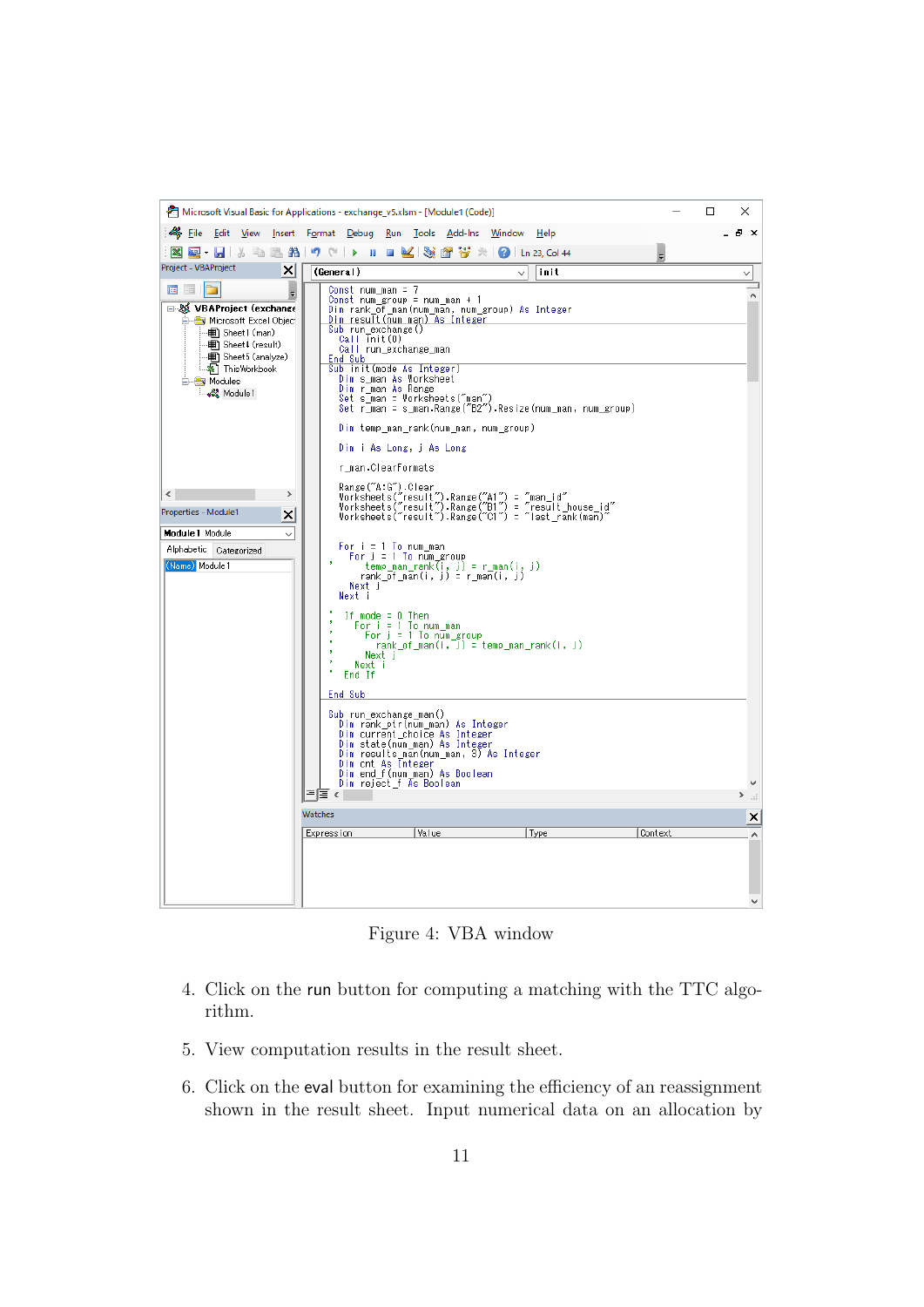your own hand. Then, you can examine the efficiency of the allocation you determined by yourself.

7. Open the (3) analyze sheet and view the examination result in the analyze sheet.

# **3.3 A Tips**

This software has a function to examine the inefficiency of the reassignment shown in the result sheet (Subsect.2.2) based on house owners' preferences input in the man sheet (Subsect.2.1). You can enter the data of actual allocation you have in the result sheet and press eval button, without pressing run. The inefficiency of the actual allocation can be examined in the way described above, given house owners' preferences over houses. The strict core allocation calculated by the TTC algorithm is (Pareto) efficient.

# **4 Troubleshooting**

## **4.1 Developer ribbon does not appear**

In the default, Microsoft Office Excel does not show the **Developer** ribbon. Complete the following procedure (in the case of Microsoft Office Excel 2016).

- 1. Click on the **File** ribbon.
- 2. Click on the **Option** ribbon.
- 3. Click on the **Customize Ribbons** in **Excel Options** window.
- 4. Confirm whether **Main Tab** appears in the **Customize Ribbons** field (Fig.5), and then look for **Developer** in the list of ribbons in **Main Tab**. Check the check box for **Developer**
- 5. Click on the **OK** button.
- 6. Close the **Excel's Option** window, and then the **Developer** button appears. If the button does not, then open the Excel file again.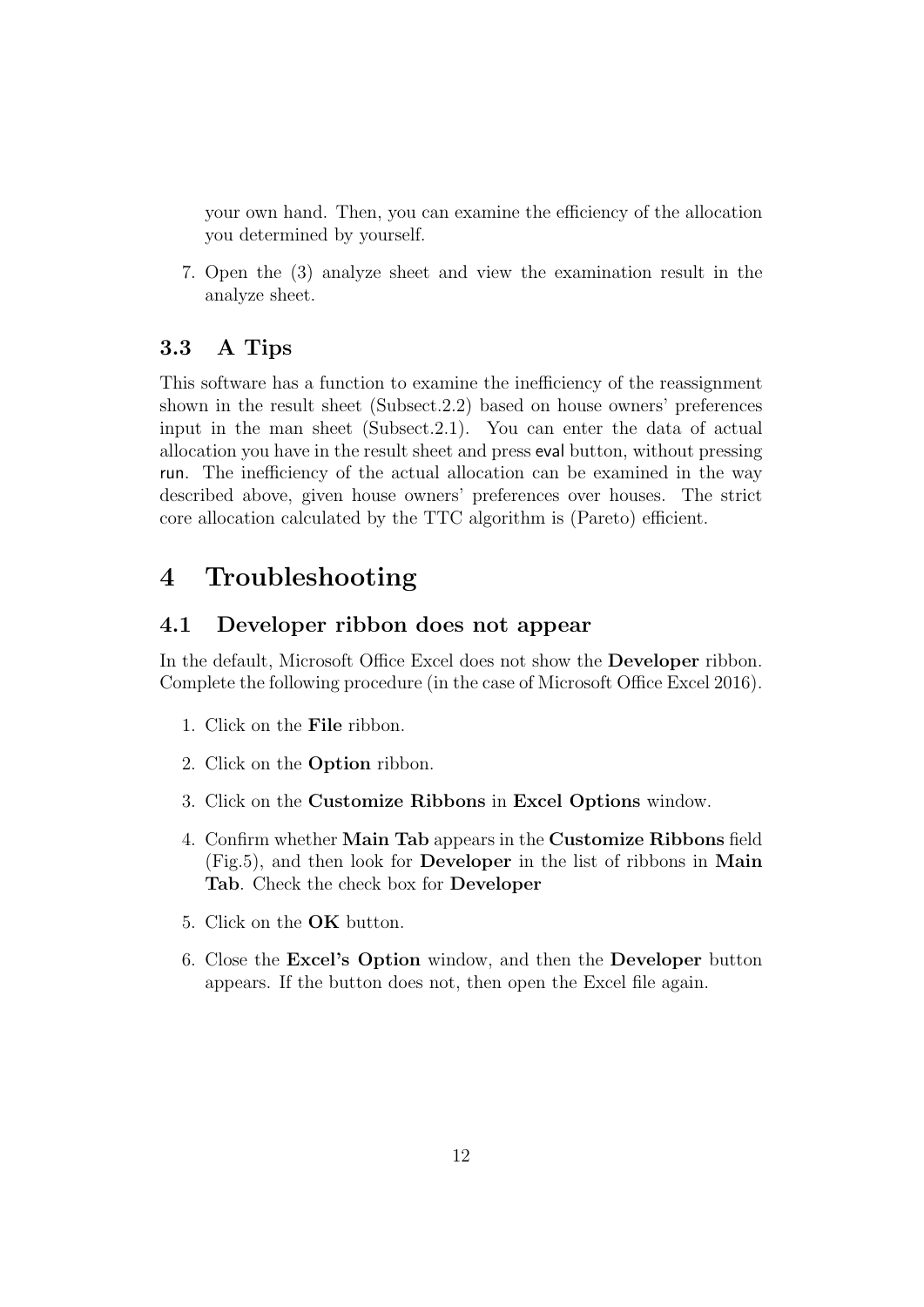

Figure 5: A Screen-shot of Excel Options

# **4.2 Error messages appear**

Confirm the following points, when error messages appear after pressing the buttons to run the program.

- Did you input data in Arabic numerals with single-byte characters in the VBA window and man sheet?
- *•* Does the number of house owners initially set in the VBA window coincide with the one which appears in man sheet?

# **4.3 No error message but incorrect allocation**

Confirm the following points, when error messages appear but the software does not generate a correct allocation after pressing the buttons to run the program.

• Did you open your Excel file in Protected View (Fig.6)? In that case, click on the **Enable Editing** button to end Protected View.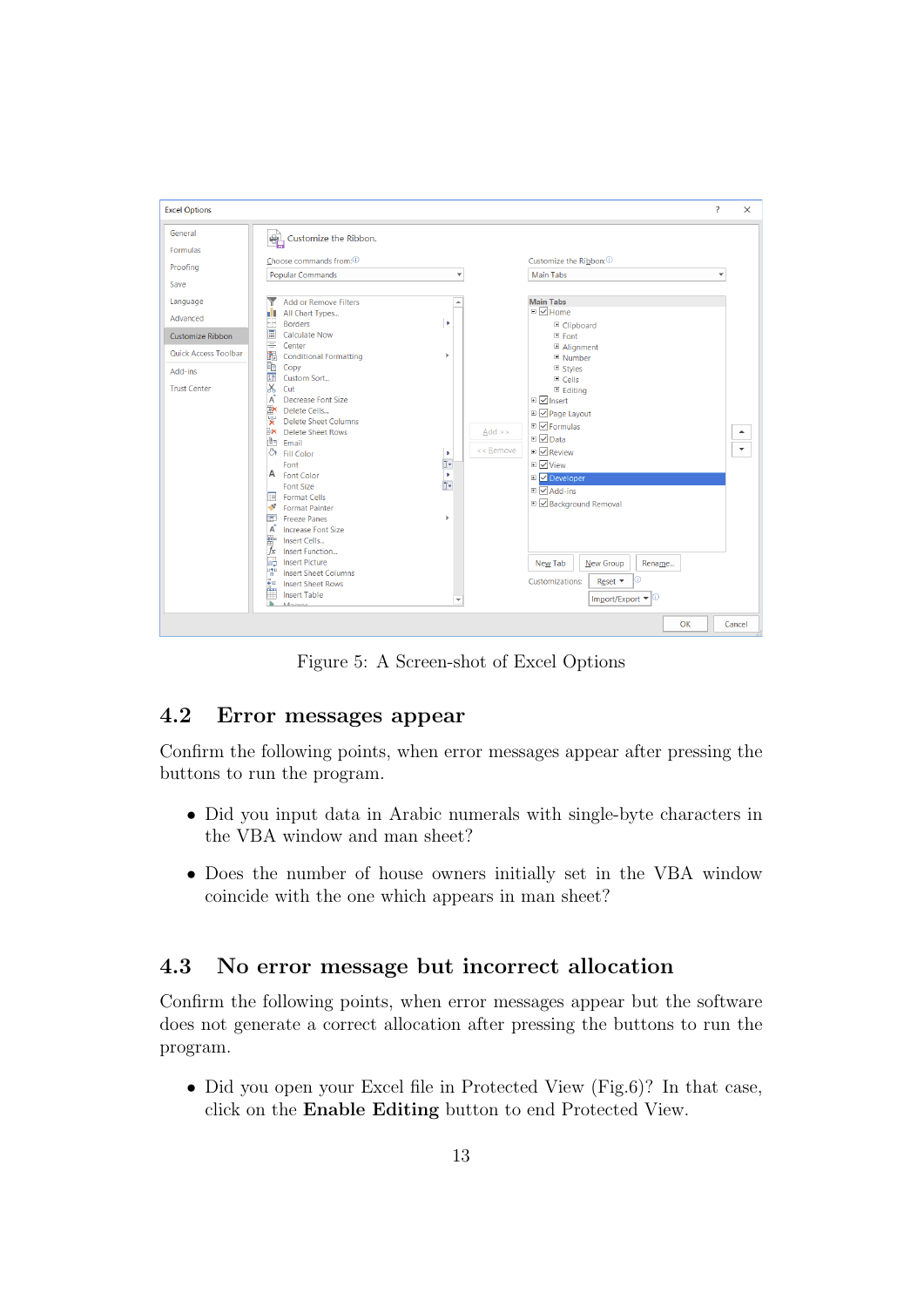| 日<br>File                                 | $6 - 0.2 + 1$  |                                                         | Home Insert Page Layout Formulas Data Review |                | <b>View</b><br>Developer | Add-ins                                                                                                                                              |                | exchange_v5.xlsm [Protected View] - Excel<br>Team $Q$ Tell me what you want to do |          |               |   |   |           | 画                             | п<br>阿部修也 A Share |                |
|-------------------------------------------|----------------|---------------------------------------------------------|----------------------------------------------|----------------|--------------------------|------------------------------------------------------------------------------------------------------------------------------------------------------|----------------|-----------------------------------------------------------------------------------|----------|---------------|---|---|-----------|-------------------------------|-------------------|----------------|
|                                           |                |                                                         |                                              |                |                          | PROTECTED VIEW Be careful-files from the Internet can contain viruses. Unless you need to edit, it's safer to stay in Protected View. Enable Editing |                |                                                                                   |          |               |   |   |           |                               |                   |                |
| <b>E6</b>                                 |                | $\star$   $\quad \times \quad \checkmark \quad f_k$   4 |                                              |                |                          |                                                                                                                                                      |                |                                                                                   |          |               |   |   |           |                               |                   |                |
|                                           | A              | B                                                       | C                                            | D              | E                        | F                                                                                                                                                    | G              | H                                                                                 |          | J.            | K | L | M         | N                             |                   | A<br>$\circ$   |
|                                           | man_id         |                                                         |                                              |                |                          | h_rank1 h_rank2 h_rank3 h_rank4 h_rank5 h_rank6 h_rank7 h_rank8                                                                                      |                |                                                                                   |          |               |   |   |           |                               |                   |                |
| $\overline{c}$                            |                | 6                                                       | 5                                            | 3              |                          |                                                                                                                                                      |                | 2                                                                                 | $\Omega$ |               |   |   |           |                               |                   |                |
| 3                                         | 2              | 5                                                       | 3                                            | $\overline{c}$ | 6                        |                                                                                                                                                      |                |                                                                                   |          |               |   |   |           |                               |                   |                |
| 4                                         | 3              |                                                         | 4                                            | 5              | $\overline{2}$           | 6                                                                                                                                                    | 3              | 1                                                                                 | 0        |               |   |   |           |                               |                   |                |
| 5                                         | 4              | 7                                                       | $\overline{2}$                               | 6              | 3                        | 5                                                                                                                                                    |                | Δ                                                                                 | 0        |               |   |   | randomize |                               |                   |                |
| $6\phantom{.}6$                           | 5              | 1                                                       | 3                                            | $\overline{c}$ | 4                        | $\overline{t}$                                                                                                                                       | 6              | 5                                                                                 | $\bf{0}$ |               |   |   |           |                               |                   |                |
|                                           | 6              | 5                                                       | $6\phantom{.}6$                              | 4              | 3                        | $\mathbf{1}$                                                                                                                                         | $\overline{2}$ | $\overline{7}$                                                                    | $\bf{0}$ |               |   |   |           |                               |                   |                |
| 8                                         | $\overline{7}$ | 5                                                       | 3                                            | $\mathbf{1}$   | $\overline{A}$           | 6                                                                                                                                                    | $\overline{2}$ | $\overline{7}$                                                                    | $\bf{0}$ |               |   |   |           |                               |                   |                |
| 9                                         |                |                                                         |                                              |                |                          |                                                                                                                                                      |                |                                                                                   |          |               |   |   |           |                               |                   |                |
| 10                                        |                |                                                         |                                              |                |                          |                                                                                                                                                      |                |                                                                                   |          |               |   |   |           |                               |                   |                |
| 11                                        |                |                                                         |                                              |                |                          |                                                                                                                                                      |                |                                                                                   |          |               |   |   |           |                               |                   |                |
| 12                                        |                |                                                         |                                              |                |                          |                                                                                                                                                      |                |                                                                                   |          |               |   |   |           |                               |                   |                |
| 13                                        |                |                                                         |                                              |                |                          |                                                                                                                                                      |                |                                                                                   |          |               |   |   |           |                               |                   |                |
| 14                                        |                |                                                         |                                              |                |                          |                                                                                                                                                      |                |                                                                                   |          |               |   |   |           |                               |                   |                |
| 15                                        |                |                                                         |                                              |                |                          |                                                                                                                                                      |                |                                                                                   |          |               |   |   |           |                               |                   |                |
| 16                                        |                |                                                         |                                              |                |                          |                                                                                                                                                      |                |                                                                                   |          |               |   |   |           |                               |                   |                |
| 17                                        |                |                                                         |                                              |                |                          |                                                                                                                                                      |                |                                                                                   |          |               |   |   |           |                               |                   |                |
| 18                                        |                |                                                         |                                              |                |                          |                                                                                                                                                      |                |                                                                                   |          |               |   |   |           |                               |                   |                |
| $\left\vert 1\right\rangle$<br>Ready fill |                | man result analyze                                      | $\circledR$                                  |                |                          |                                                                                                                                                      |                |                                                                                   |          | $\frac{1}{2}$ |   |   | 00<br>囲   | 凹<br>$\overline{\phantom{a}}$ |                   | ×.<br>$+ 145%$ |

Figure 6: A Screen-shot of Protected View

- The previous result remains in the analyze sheet. Press the eval button in the result sheet for updating the result shown in the analyze sheet.
- *•* If there is a blank space (missing value) in the man sheet, the following error message (Fig.7) appears, when you press the eval button in the result sheet.



Figure 7: An Error Message: A Blank Space in the Man Sheet

Then, click on the OK button and open the man sheet. The blank space is indicated in pink (Fig.8) there .

*•* Are there any multiple numbers for a man id in the man sheet? In that case, the following error message (Fig.9) appears, when you press the eval button in the result sheet.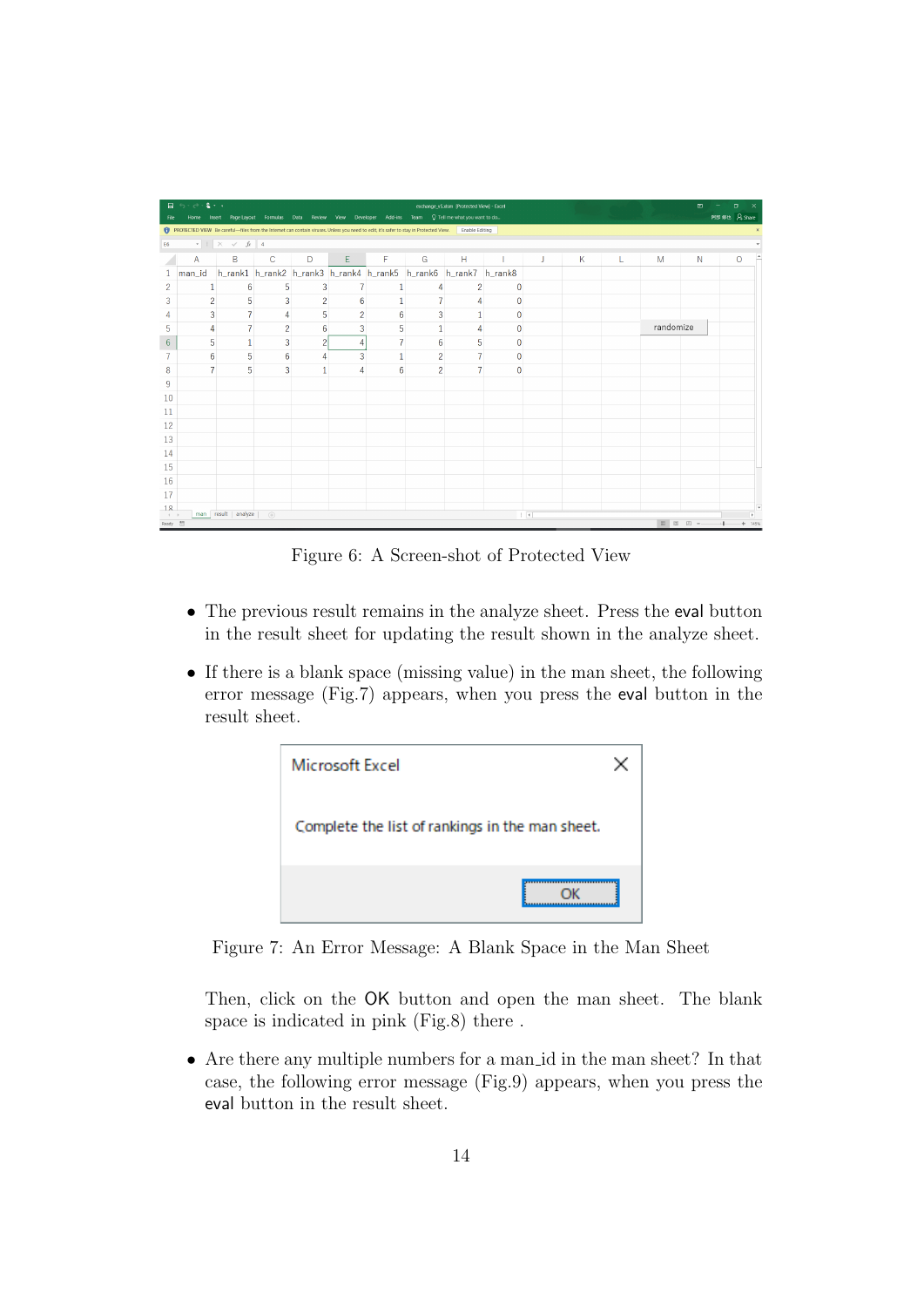|                       | 日うです                                         |                                                |                                  |                |                | exchange v5.xlsm - Excel                                                                                   |                          |                                    |                       | 囨                                                                                               | □                     |
|-----------------------|----------------------------------------------|------------------------------------------------|----------------------------------|----------------|----------------|------------------------------------------------------------------------------------------------------------|--------------------------|------------------------------------|-----------------------|-------------------------------------------------------------------------------------------------|-----------------------|
| File                  |                                              |                                                | Home Insert Page Layout Formulas | Data           | Review         | View Developer Q Tell me what you want to do                                                               |                          |                                    |                       | 阿部修也                                                                                            | Q Share               |
| Paste $\frac{1}{x^*}$ | $\mathbf{B}^*_{\mathbf{a}}$ .<br>Clipboard 5 | Font                                           |                                  |                |                | <sup>游ゴシック</sup> 「11 × A A $\vert$ ≡ ≡ ≫ → ■ General →<br><b>Example 20</b> Alignment Example 20 Number Ex | 羞                        | <b>Contract Contract</b><br>Styles | and the con-<br>Cells | $\frac{2}{2}$ Insert $\cdot$ $\frac{\sum \cdot \frac{A}{2}}{\sum \cdot \frac{B}{2}}$<br>Editing |                       |
| A1                    |                                              | $\mathbf{v}$ : $\times$ $\checkmark$ fx man_id |                                  |                |                |                                                                                                            |                          |                                    |                       |                                                                                                 |                       |
|                       | $\mathsf{A}$                                 | B                                              |                                  | $C$ D          | $E =$          | $F =$                                                                                                      | G                        | H                                  |                       | J                                                                                               | K                     |
|                       |                                              |                                                |                                  |                |                | man_id h_rank1 h_rank2 h_rank3 h_rank4 h_rank5 h_rank6 h_rank7 h_rank8                                     |                          |                                    |                       |                                                                                                 |                       |
| $\overline{2}$        | 1                                            |                                                | 5                                | 3              | 7              |                                                                                                            | 4                        | 2                                  | 0                     |                                                                                                 |                       |
| 3                     | $\overline{2}$                               | 5                                              | 3                                | $\overline{2}$ | 6              | $\mathbf{1}$                                                                                               |                          | 4                                  | $\mathbf{0}$          |                                                                                                 |                       |
| 4                     | 3                                            | $\overline{7}$                                 | 4                                | 5              | $\overline{2}$ | 6                                                                                                          | 3                        |                                    | 0                     |                                                                                                 |                       |
| 5                     | 4                                            | 7                                              | $\overline{2}$                   | 6              | 3              | 5                                                                                                          | 1                        | 4                                  | 0                     |                                                                                                 |                       |
| 6                     | 5                                            | 1                                              | 3                                | $\overline{2}$ | 4              |                                                                                                            | 6                        | 5                                  | 0                     |                                                                                                 |                       |
| 7                     | 6                                            | 5                                              | 6                                | 4              | 3              |                                                                                                            | $\overline{2}$           |                                    | $\bf{0}$              |                                                                                                 |                       |
| 8                     |                                              | 5                                              | 3                                | 1              | 4              | 6                                                                                                          | $\overline{2}$           |                                    | $\Omega$              |                                                                                                 |                       |
| 9                     |                                              |                                                |                                  |                |                |                                                                                                            |                          |                                    |                       |                                                                                                 |                       |
| 10                    |                                              |                                                |                                  |                |                |                                                                                                            |                          |                                    |                       |                                                                                                 |                       |
| 11                    |                                              |                                                |                                  |                |                |                                                                                                            |                          |                                    |                       |                                                                                                 |                       |
| 12                    |                                              |                                                |                                  |                |                |                                                                                                            |                          |                                    |                       |                                                                                                 |                       |
| 13                    |                                              |                                                |                                  |                |                |                                                                                                            |                          |                                    |                       |                                                                                                 |                       |
| 14                    |                                              |                                                |                                  |                |                |                                                                                                            |                          |                                    |                       |                                                                                                 |                       |
| 15                    |                                              |                                                |                                  |                |                |                                                                                                            |                          |                                    |                       |                                                                                                 |                       |
|                       | man                                          | result                                         | (4)<br>analyze                   |                |                |                                                                                                            | $\mathbb{E}[\mathbf{x}]$ |                                    |                       |                                                                                                 | $\blacktriangleright$ |
| Ready                 |                                              |                                                |                                  |                |                |                                                                                                            |                          |                                    | 凹<br>囲<br>间           |                                                                                                 | 145%                  |

Figure 8: A Blank Space Indicated in the Man Sheet



Figure 9: An Error Message: Multiple Values for a House Owner

Then, click on the OK button and open the man sheet. The multiple numbers are indicated in pink (Fig.10) there.

*•* You may leave a blank space (missing value) in the result sheet, when you enter some values by your own hand. In that case, the following error message (Fig.11) appears, when you press the eval button in the result sheet.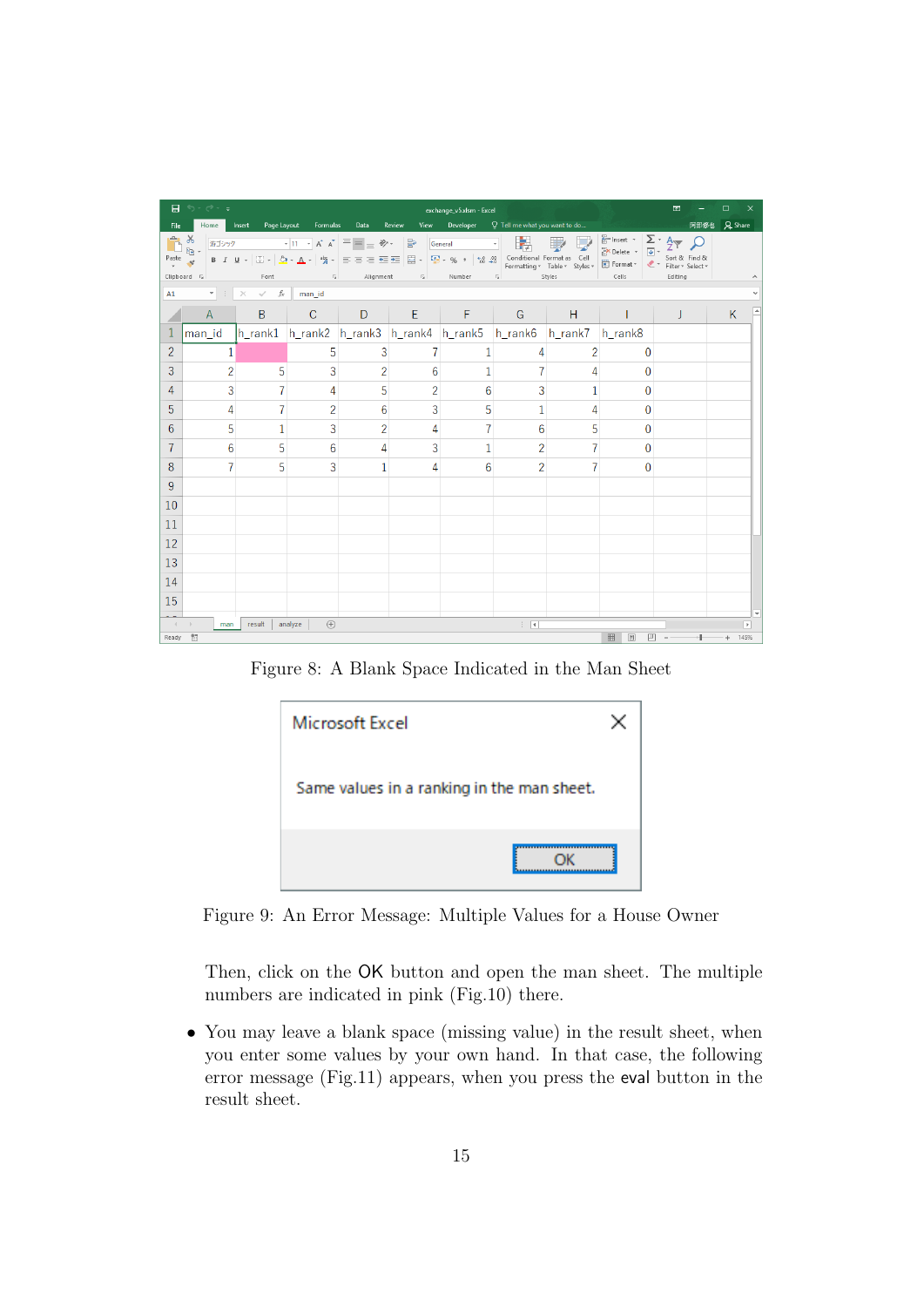|                | 日うです                                       |                                                |                                  |                |                | exchange_v5.xlsm - Excel                                                                                                                                                                                                            |                |        |                | 囨                                                                         | □          |                          |
|----------------|--------------------------------------------|------------------------------------------------|----------------------------------|----------------|----------------|-------------------------------------------------------------------------------------------------------------------------------------------------------------------------------------------------------------------------------------|----------------|--------|----------------|---------------------------------------------------------------------------|------------|--------------------------|
| File           |                                            |                                                | Home Insert Page Layout Formulas | Data           | Review         | View Developer Q Tell me what you want to do                                                                                                                                                                                        |                |        |                | 阿部修也                                                                      | $Q4$ Share |                          |
| Paste          | ${\bf \tilde{D}_m^{\ast}}.$<br>Clipboard 5 | Font                                           |                                  |                |                | <b>Example 2</b> Alignment Alimnum Alignment Alimnum Alignment Alimnum Alignment Alignment Alignment Alignment Alignment Alignment Alignment Alignment Alignment Alignment Alignment Alignment Alignment Alignment Alignment Alignm | 喘              | Styles | Cells and      | $\frac{2}{2}$ Insert $\cdot$ $\frac{\sum \cdot A_{\gamma}}{2}$<br>Editing |            |                          |
| A1             |                                            | $\mathbf{v}$ : $\times$ $\checkmark$ fx man_id |                                  |                |                |                                                                                                                                                                                                                                     |                |        |                |                                                                           |            |                          |
|                | $\mathsf{A}$                               | B                                              |                                  | $C$ D          | $\mathsf{E}$   | $F =$                                                                                                                                                                                                                               | G              | H      |                | J                                                                         | K          |                          |
|                | man id                                     |                                                |                                  |                |                | h_rank1 h_rank2 h_rank3 h_rank4 h_rank5 h_rank6 h_rank7 h_rank8                                                                                                                                                                     |                |        |                |                                                                           |            |                          |
| $\overline{2}$ | 1                                          | 6                                              | 5                                | 3              | $\overline{7}$ | 6                                                                                                                                                                                                                                   | 4              | 2      | $\mathbf{0}$   |                                                                           |            |                          |
| 3              | $\overline{2}$                             | 5                                              | 3                                | $\overline{2}$ | 6              | $\mathbf{1}$                                                                                                                                                                                                                        |                | 4      | $\overline{0}$ |                                                                           |            |                          |
| 4              | 3                                          | 7                                              | 4                                | 5              | $\overline{2}$ | 6                                                                                                                                                                                                                                   | 3              |        | 0              |                                                                           |            |                          |
| 5              | 4                                          | 7                                              | $\overline{2}$                   | 6              | 3              | 5                                                                                                                                                                                                                                   | 1              | 4      | 0              |                                                                           |            |                          |
| 6              | 5                                          | $\mathbf{1}$                                   | 3                                | $\overline{2}$ | 4              |                                                                                                                                                                                                                                     | 6              | 5      | 0              |                                                                           |            |                          |
| 7              | 6                                          | 5                                              | 6                                | 4              | 3              |                                                                                                                                                                                                                                     | 2              | 7      | 0              |                                                                           |            |                          |
| 8              |                                            | 5                                              | 3                                | 1              | 4              | 6                                                                                                                                                                                                                                   | $\overline{2}$ |        | 0              |                                                                           |            |                          |
| 9              |                                            |                                                |                                  |                |                |                                                                                                                                                                                                                                     |                |        |                |                                                                           |            |                          |
| 10             |                                            |                                                |                                  |                |                |                                                                                                                                                                                                                                     |                |        |                |                                                                           |            |                          |
| 11             |                                            |                                                |                                  |                |                |                                                                                                                                                                                                                                     |                |        |                |                                                                           |            |                          |
| 12             |                                            |                                                |                                  |                |                |                                                                                                                                                                                                                                     |                |        |                |                                                                           |            |                          |
| 13             |                                            |                                                |                                  |                |                |                                                                                                                                                                                                                                     |                |        |                |                                                                           |            |                          |
| 14             |                                            |                                                |                                  |                |                |                                                                                                                                                                                                                                     |                |        |                |                                                                           |            |                          |
| 15             |                                            |                                                |                                  |                |                |                                                                                                                                                                                                                                     |                |        |                |                                                                           |            |                          |
| $\rightarrow$  | man                                        | result                                         | $(+)$<br>analyze                 |                |                |                                                                                                                                                                                                                                     | $\mathbb{R}$   |        |                |                                                                           |            | $\overline{\phantom{a}}$ |
| Ready          | 問                                          |                                                |                                  |                |                |                                                                                                                                                                                                                                     |                |        | 冊<br>O         | 凹                                                                         |            | 145%                     |

Figure 10: Multiple Values Indicated in the Man Sheet



Figure 11: An Error Message: A Blank Space in the Result Sheet

Then, click on the OK button and find the blank space indicated in pink (Fig.12) in the result sheet.

*•* You may enter the same number for several house owners in the result sheet, when you enter the data by your own hand. In that case, the following error message (Fig.13) appears, when you press the eval button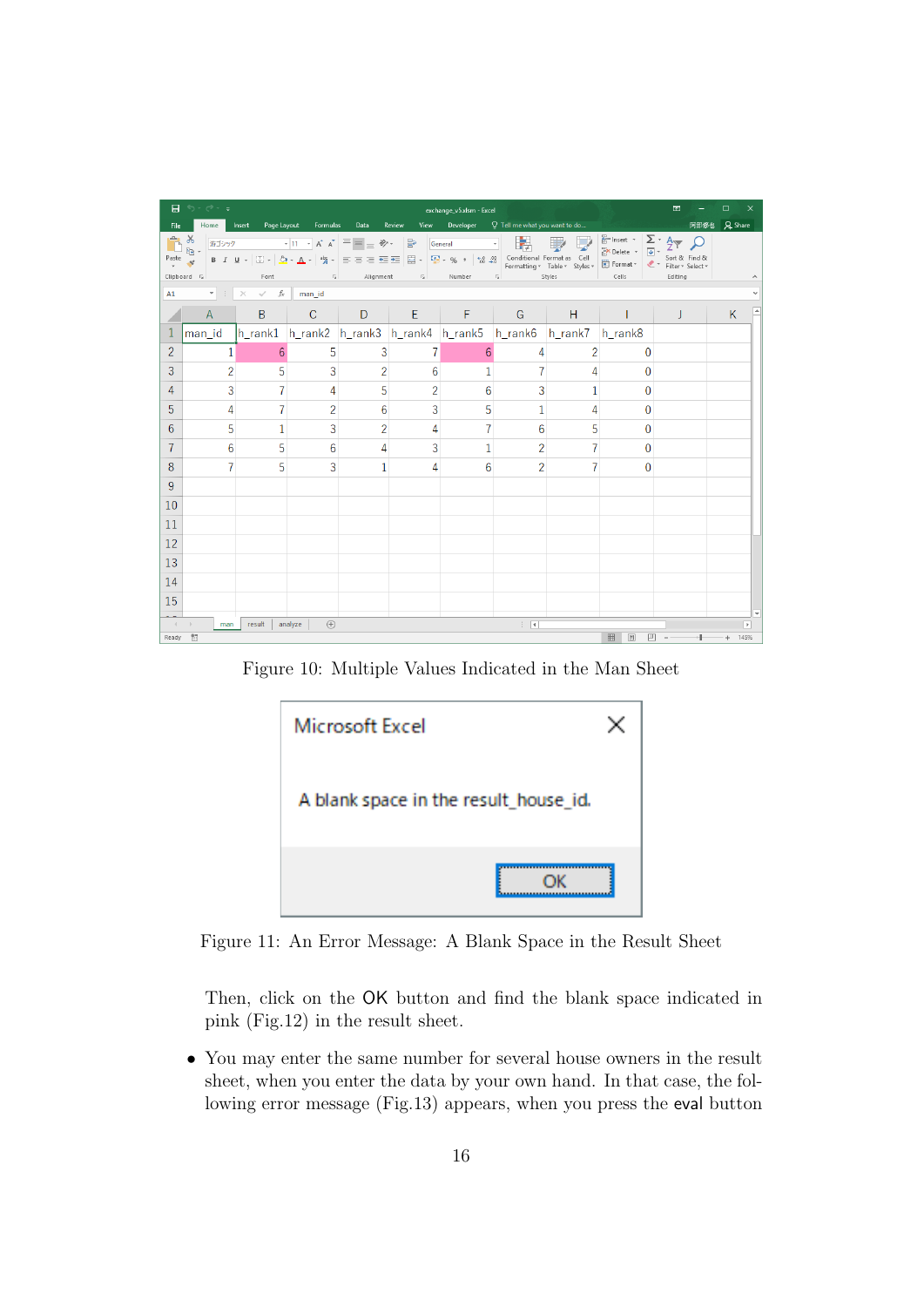| 8              | ち・さ・・                                                     |                                                                                     |                                                                                                                            | exchange_v5.xlsm - Excel |                                                                                                    |               | 囨             |   | $\Box$<br>$\times$               |
|----------------|-----------------------------------------------------------|-------------------------------------------------------------------------------------|----------------------------------------------------------------------------------------------------------------------------|--------------------------|----------------------------------------------------------------------------------------------------|---------------|---------------|---|----------------------------------|
| File           | Home<br>Insert                                            | Page Layout<br>Formulas                                                             | View<br>Data<br>Review                                                                                                     | Developer                | Q Tell me what you want to do                                                                      |               |               |   | 阿部修也   Q Share                   |
| Basic          | Record Macro<br>Visual Macros<br>A Macro Security<br>Code | đþ<br>Use Relative References<br>Excel<br>Add-<br>Add-ins Add-ins<br>ins<br>Add-ins | <b>E</b> Properties<br>ंक<br>a View Code<br>COM<br>Insert Design<br>Mode <sup>3</sup> Run Dialog<br>$_{\rm v}$<br>Controls | le.<br>Source            | Map Properties <b>So Import</b><br>Expansion Packs & Export<br><b>Particle</b> Refresh Data<br>XML |               |               |   |                                  |
| A1             | $\mathbf{v}$<br>$\times$                                  | $f_{\rm sc}$<br>man_id<br>$\checkmark$                                              |                                                                                                                            |                          |                                                                                                    |               |               |   |                                  |
|                | $\overline{A}$                                            | B                                                                                   | $\mathsf{C}$                                                                                                               | D                        | Ε                                                                                                  | F             | G             | Н |                                  |
|                | man_id                                                    | result_house_id                                                                     | last_rank(man)                                                                                                             |                          |                                                                                                    |               |               |   |                                  |
| $\overline{2}$ | 1                                                         |                                                                                     | 1                                                                                                                          |                          |                                                                                                    |               |               |   |                                  |
| 3              | $\overline{c}$                                            | $\overline{2}$                                                                      | 3                                                                                                                          |                          |                                                                                                    | randomize man |               |   |                                  |
| 4              | 3                                                         |                                                                                     | 1                                                                                                                          |                          |                                                                                                    |               |               |   |                                  |
| 5              | 4                                                         | 4                                                                                   |                                                                                                                            |                          |                                                                                                    | run           |               |   |                                  |
| 6              | 5                                                         | 1                                                                                   | 1                                                                                                                          |                          |                                                                                                    |               |               |   |                                  |
| 7              | 6                                                         | 5                                                                                   | 1                                                                                                                          |                          |                                                                                                    | eval          |               |   |                                  |
| 8              | 7                                                         | 3                                                                                   | $\overline{2}$                                                                                                             |                          |                                                                                                    |               |               |   |                                  |
| 9              |                                                           |                                                                                     |                                                                                                                            |                          |                                                                                                    |               |               |   |                                  |
| 10             |                                                           |                                                                                     |                                                                                                                            |                          |                                                                                                    |               |               |   |                                  |
| 11             |                                                           |                                                                                     |                                                                                                                            |                          |                                                                                                    |               |               |   |                                  |
| 12             |                                                           |                                                                                     |                                                                                                                            |                          |                                                                                                    |               |               |   |                                  |
| 13             |                                                           |                                                                                     |                                                                                                                            |                          |                                                                                                    |               |               |   |                                  |
| 14             |                                                           |                                                                                     |                                                                                                                            |                          |                                                                                                    |               |               |   |                                  |
|                | man<br>圖                                                  | $\bigoplus$<br>analyze<br>result                                                    |                                                                                                                            |                          | $\mathbb{E}\left[ \mathbb{E}\right]$                                                               | 囲             | <b>I</b><br>凹 |   | $\overline{\phantom{a}}$<br>160% |
| Ready          |                                                           |                                                                                     |                                                                                                                            |                          |                                                                                                    |               |               |   | ÷                                |

Figure 12: A Blank Space Indicated in the Result Sheet

in the result sheet.



Figure 13: An Error Message: The Same Numbers in the Result Sheet

Then, click on the OK button and find the same numbers indicated in pink (Fig.14) in the result sheet.